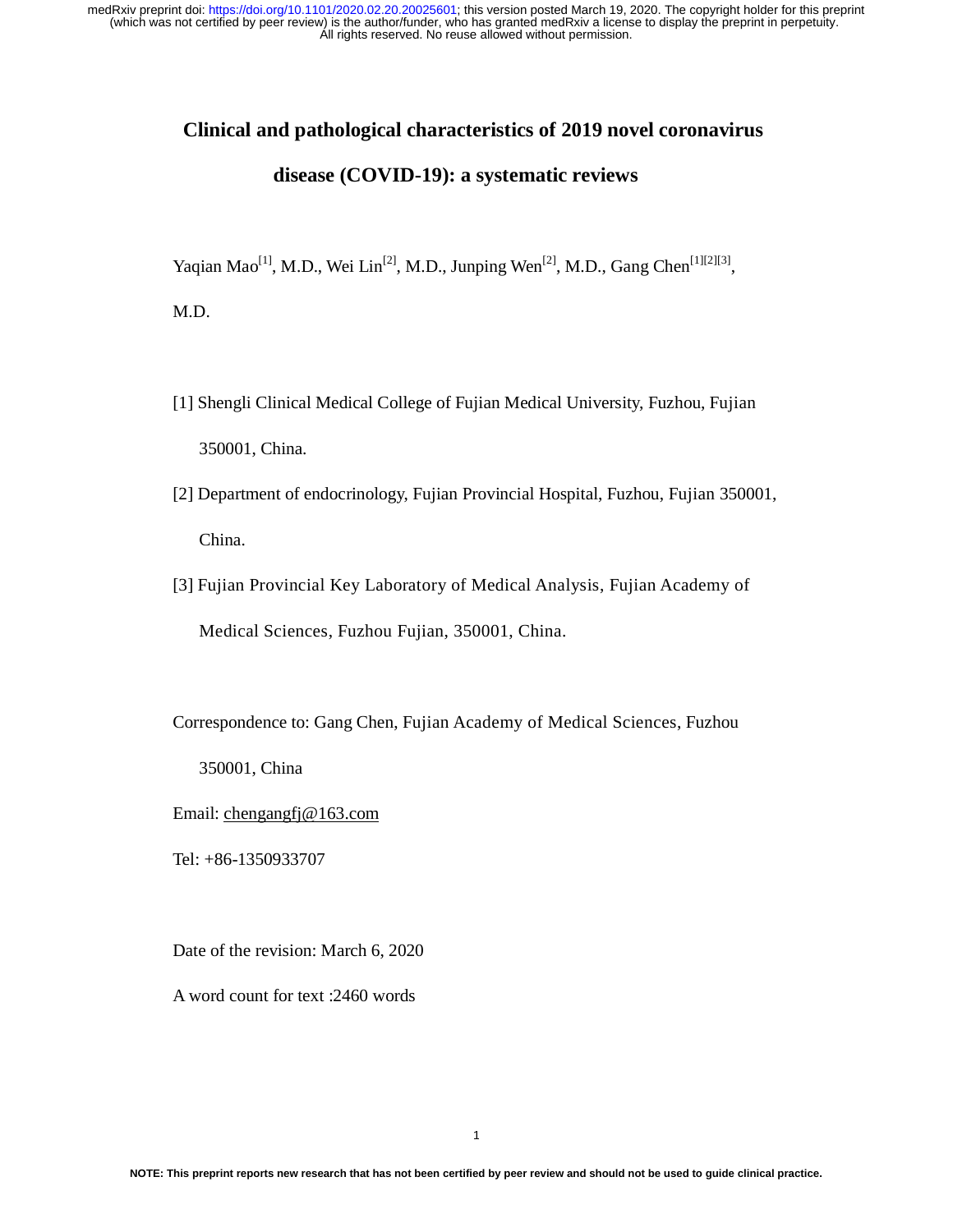# **Key Points**

**Question** What can we learn from the clinical manifestations and pathological features of 2019 novel coronavirus disease (COVID-19)?

Findings In this review, we found COVID-19 was transmitted in a more diverse way than Severe acute respiratory syndrome (SARS). Fever, cough and Malaise/Fatigue were the most common symptoms. We also found that the SARS-CoV-2 has the same cell entry receptor ACE2 as SARS-CoV, and they have similar pathological mechanisms like Acute respiratory distress syndrome (ARDS).

**Meaning** This review aims to give people a more comprehensive understanding of COVID-19 and to continuously improve the level of prevention, control, diagnosis and treatment.

# **Abstracts**

**Importance** In 2002-2003, a severe pulmonary infectious disease occurred in guangdong, China. The disease was caused by severe acute respiratory syndrome coronavirus (SARS-CoV), 17 years apart, also happen in China, and also a novel coronavirus (SARS-CoV-2), this epidemic has posed a significant hazard to people's health both China and the whole world.

**Objective** Summarized the latest epidemiological changes, clinical manifestations, auxiliary examination and pathological characteristics of COVID-19.

**Evidence Review** PubMed database were searched from 2019 to 2020 using the index terms "novel coronavirus" or "COVID-19" or "2019-nCoV" or "SARS-CoV-2"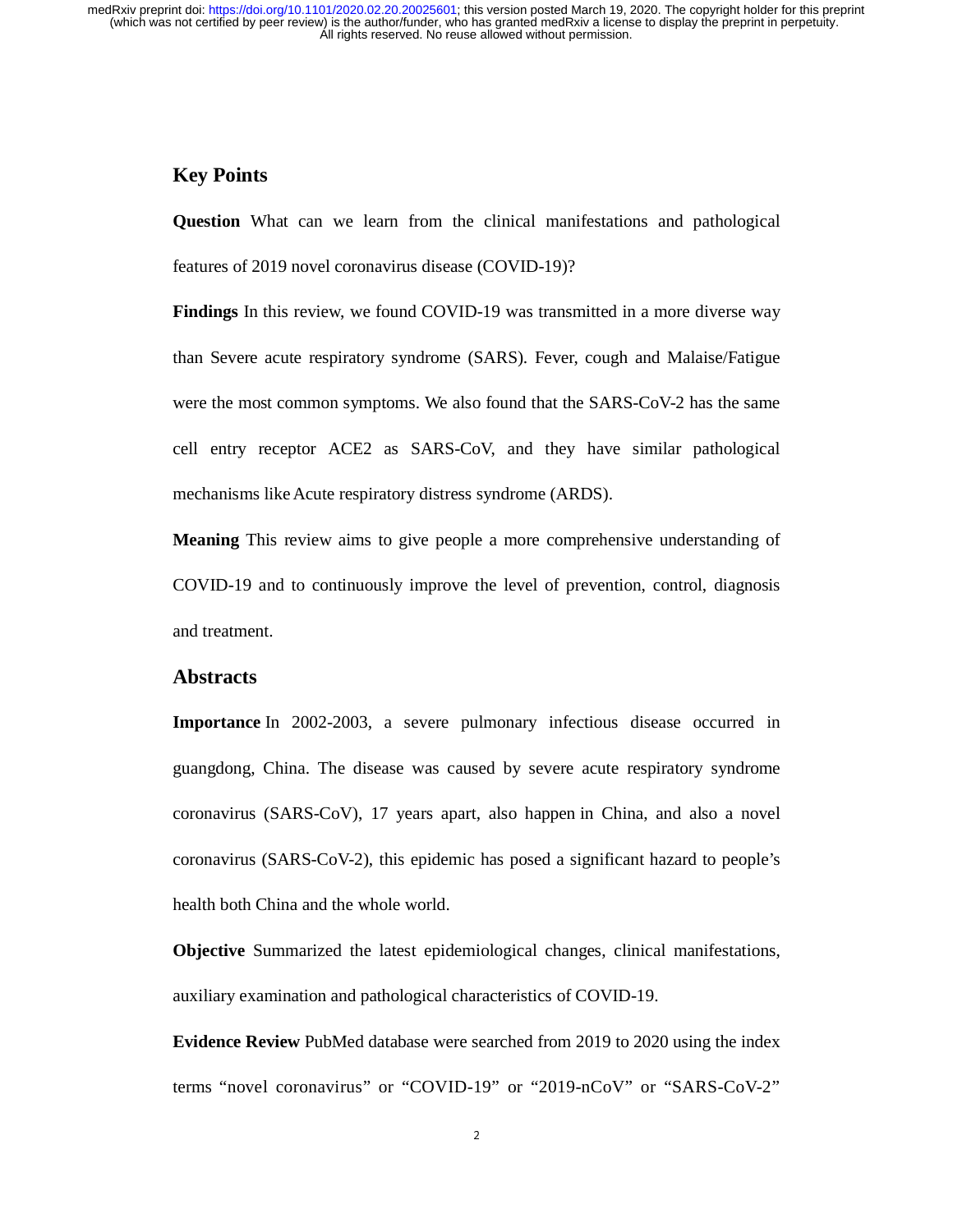> and synonyms. Articles that reported clinical characteristics, laboratory results, imageological diagnosis and pathologic condition were included and were retrospectively reviewed for these cases. This paper adopts the method of descriptive statistics.

> **Results** 34 COVID-19-related articles were eligible for this systematic review, Four of the articles were related to pathology. We found that Fever (86.0%), cough (63.9%) and Malaise/Fatigue (34.7%) were the most common symptoms in COVID-19. But in general, the clinical symptoms and signs of COVID-19 were not obvious. Compared with SARS, COVID-19 was transmitted in a more diverse way. The mortality rates of COVID-19 were 2.5%, and the overall infection rate of healthcare worker of COVID-19 was 3.9%. We also found that the pathological features of COVID-19 have greatly similar with SARS, which manifested as ARDS. But the latest pathological examination of COVID-19 revealed the obvious mucinous secretions in the lungs.

> **Interpretation** The clinical and pathological characteristics of SARS and COVID-19 in China are very similar, but also difference. The latest finds of pathological examination on COVID-19 may upend existing treatment schemes, so the early recognition of disease by healthcare worker is very important.

# **Introduction**

In December 2019, a group of unidentified pneumonia patients was found to be linked to a seafood wholesale market in wuhan,  $China<sup>[1]</sup>$ . By analyzing samples from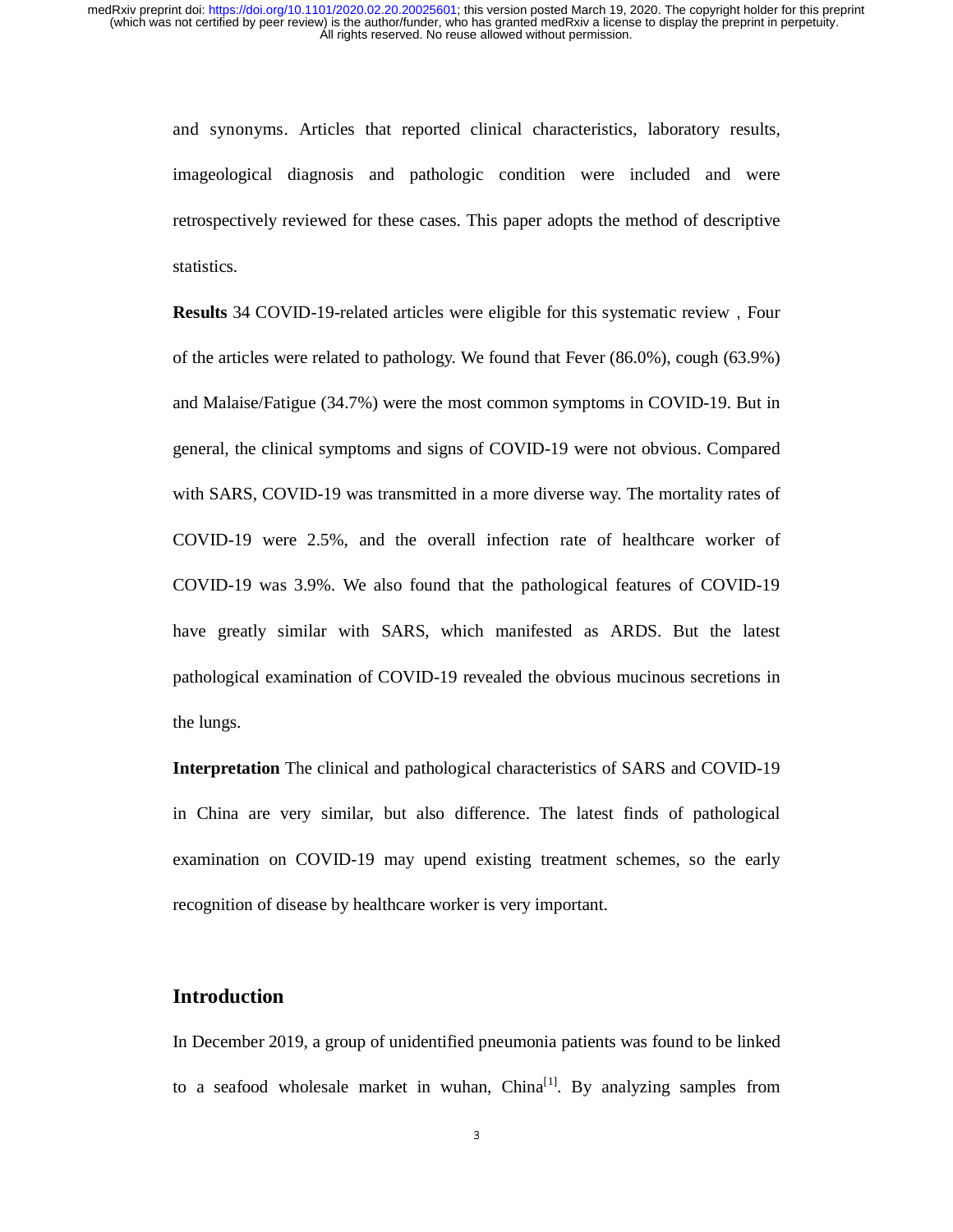> pneumonia patients, we identified a previously unknown subcoronavirus, which we named 2019-novel coronavirus (2019-nCoV). WHO has officially named the virus severe acute respiratory syndrome coronavirus 2 (SARS-CoV-2) and the disease corona virus disease 2019 (COVID-19)<sup>[2]</sup>. By Mar 8, 2020, more than 105586 cases of COVID-19 pneumonia had been reported in countries and regions around the world, the cumulative death toll stands at  $3584^{[3]}$ . The United States, Australia, Germany, Vietnam, South Korea, Canada, Brazil, Nepal and Japan over 102 countries are also seeing increasing Numbers of travel-related cases and human-to-human transmission<sup>[3-11]</sup>. COVID-19 is transmitted primarily through droplets and contact, recent studies<sup>[4, 12]</sup> showed that SARS-CoV-2 was detected in stool samples of patients, which makes it possible for gastrointestinal transmission.

> Seventeen years ago, a severe acute respiratory syndrome (SARS) happened in Guangdong Province, China, and soon spread to other countries and regions  $[13-16]$ . By the end of the outbreak, 26 countries had reported 8,098 possible SARS cases and 774 deaths<sup>[14]</sup>. SARS-CoV and SARS-CoV-2 are both enveloped RNA viruses and widely distributed in humans, other mammals and birds. Recent studies analysis showed that the novel coronavirus had 78% nucleotide homology with human  $SARS-CoV^{[17, 18]}$ . As. more and more COVID-19 cases are diagnosed, we find that SARS and COVID-19 share many similarities in clinical manifestations, epidemiology, and mode of transmission. At present, while the epidemic in China is gradually under control, Europe and the Middle East have shown a rapid spread of the epidemic. For example, the number of infections in South Korea, Italy, Iran and other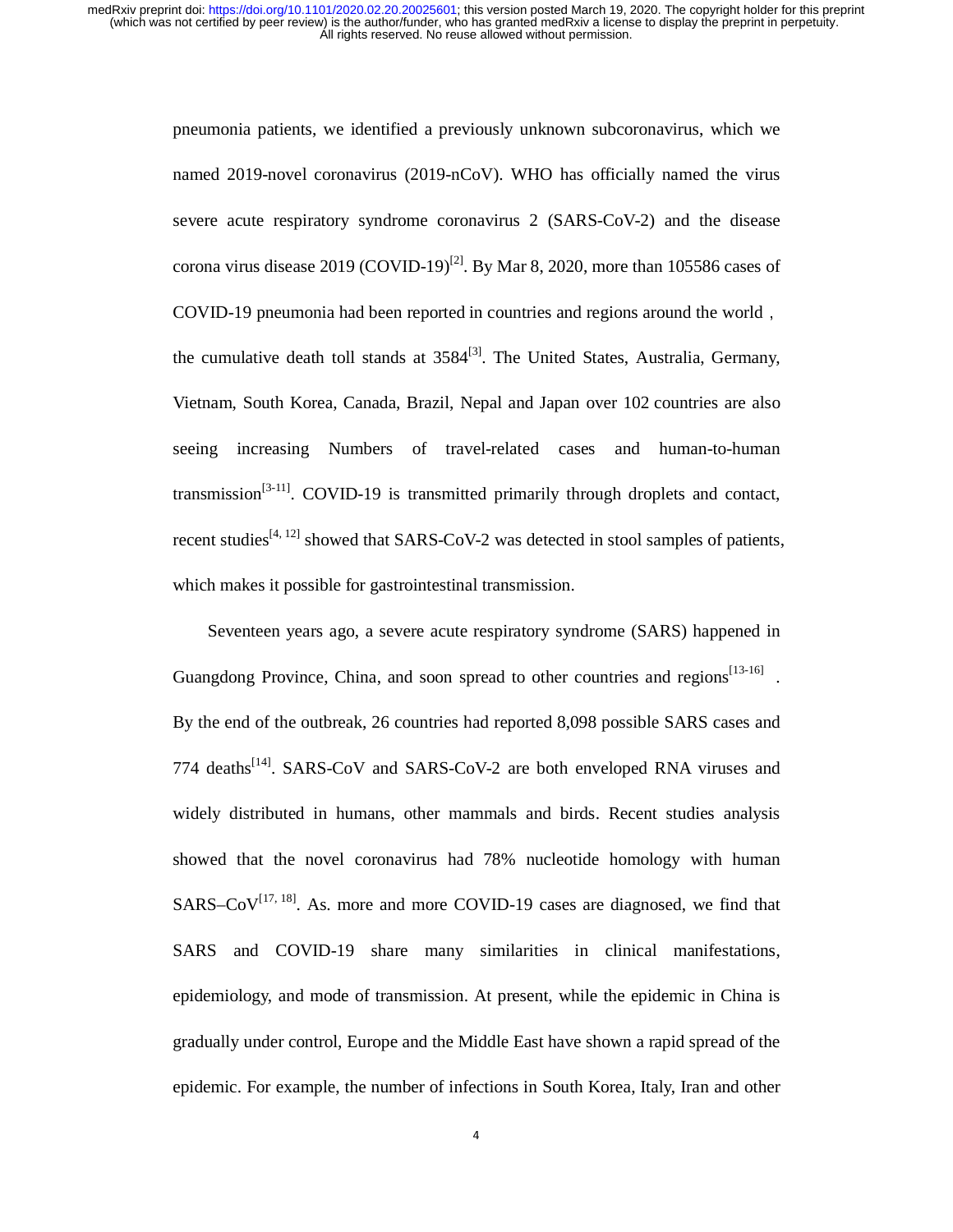> countries has soared recently<sup>[3]</sup>. So far, our understanding of COVID-19 remained to be limited, Especially in pathology. This report summarizes the initial clinical description and Pathological discovery of SARS and COVID-19 in different countries. We also compared the pathological features of SARS-CoV and SARS-CoV-2 to provide a reference for the diagnosis and treatment of COVID-19 by describing and emphasizing the characteristic changes of SARS-CoV.

## **Methods**

This study aimed to summary the case of COVID-19 on clinical features, epidemiological findings, laboratory and imageological examination, pathological studies and treatment options in different countries.

## **Search strategy**

This study was a review that was conducted in 2020. Searches were done in scientific databases of PubMed, based on the combination of related keywords based of Mesh terms **(Table 1)**. One researcher (Y.Q.M), a professional clinician searched PubMed for all published articles regarding COVID-19 up to March 9, 2020. A second researcher (W. L), a professional clinician with expertise in systematic reviews, repeated the first reviewer's search independently. Both searches agreed completely. All steps of searches were done based on the Preferred Reporting Items for Systematic Reviews and Meta-Analyses (PRISMA) checklist. The searches were limited to papers published in the English and Chinese language. Institutional review board approval and informed consent were not obtained given that the study was a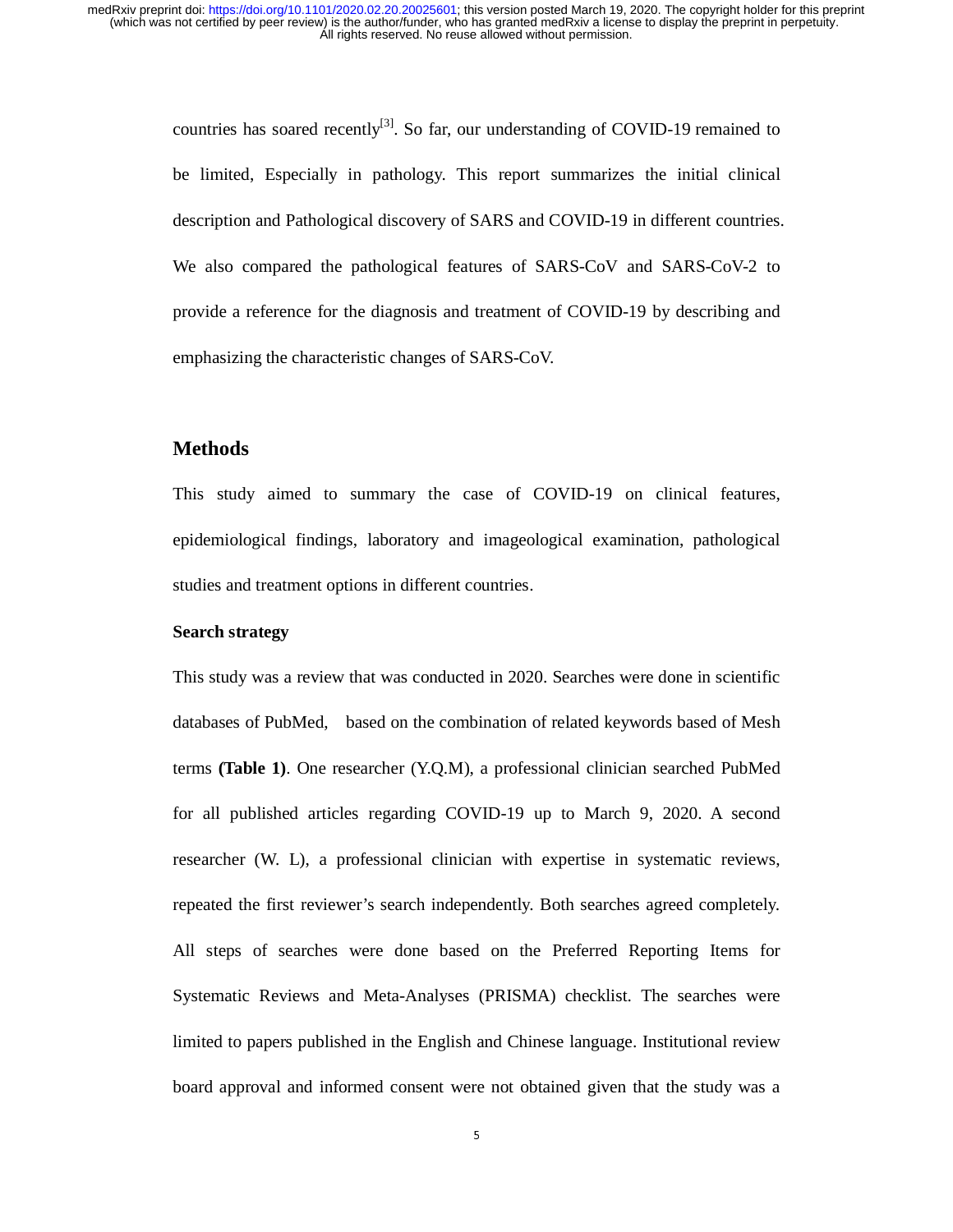> systematic review of the literature, we limited our study to published information and did not engage with any human subjects.

#### **Inclusion and exclusion criteria**

The inclusion criteria were original articles, retrospective case series and case report of COVID-19 infection, including clinical features, epidemiological findings, laboratory and imageological examination, treatment options or pathological studies. Exclusion criteria were unavailable full text, no target observations and other article types, Other article types included review articles, comment, news, etc. Also conference articles were excluded. The data extraction of categories, including the author's name, publication year, countries, age, sex, clinical features, epidemiological findings, laboratory and imageological examination, treatment options, pathological studies, etc. After data extraction, we summarized and reported the findings in tables and figures according to the objectives of the study. Two researchers (Y.Q.M and W.L who were specialist physicians) reviewed each of these articles in detail. Each researcher identified every article that concerned clinical characteristics or pathologic studies of COVID-19 infection. These search results are submitted to third parties (J.W.P who was a professionally trained physician), who review discrepancies and make decisions in the event of disagreement.

#### **Statistical analysis**

Categorical variables were summarized as frequencies and percentages, and continuous variables were described using a range, median and interquartile ranges (IQR) values, Mean and standard deviation (SD).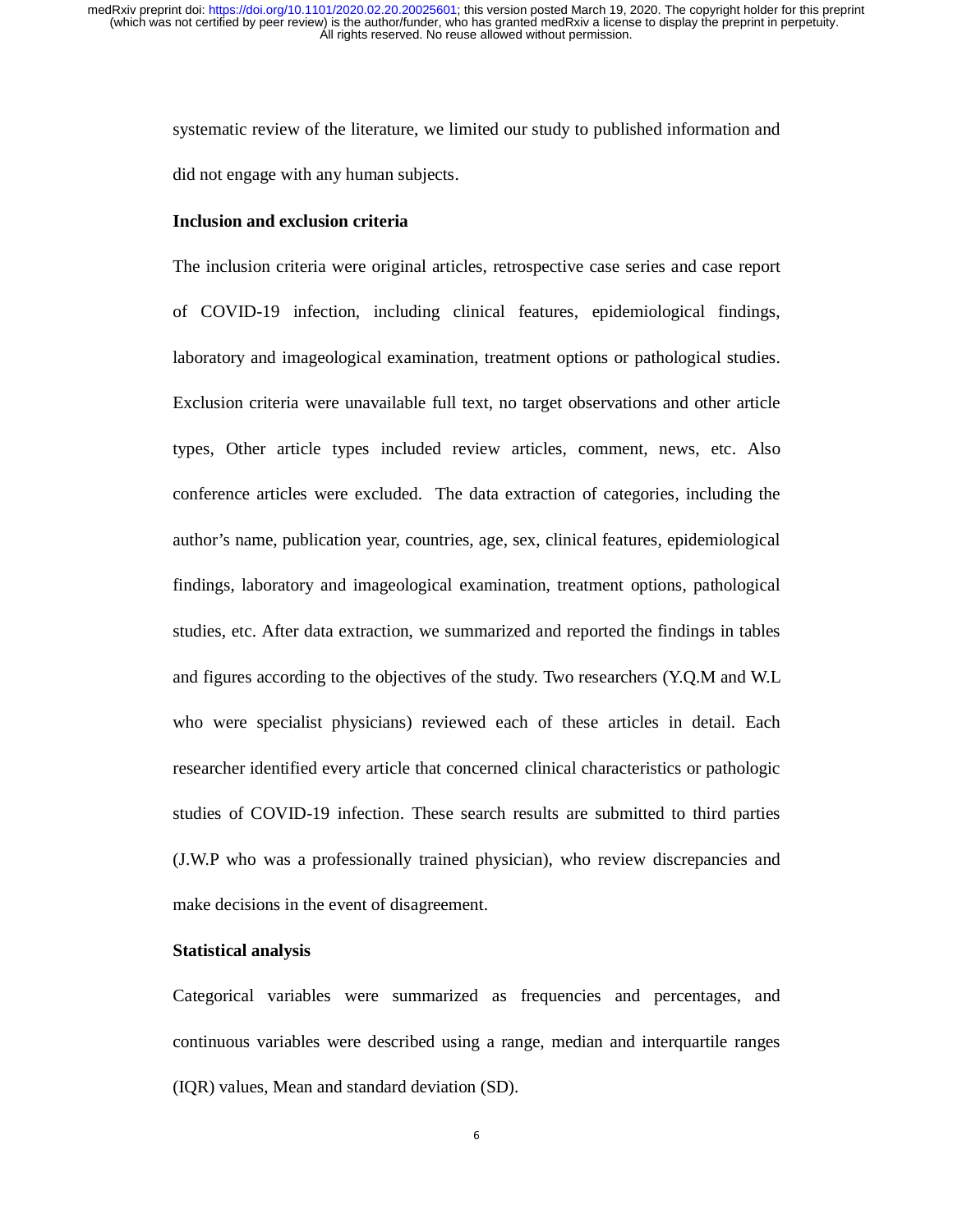# **Results**

As of March 9, 2020, we identified 34 studies, Among them, 33 articles<sup>[2, 4-11,19-42]</sup> come from the PubMed database, and one article<sup>[43]</sup> about pathology comes from a Chinese journal **(Figure 1)**. Three of the articles were related to pathology<sup>[41-43]</sup>. The characteristics of 34 studies are shown in **Table 2**. Articles on the characteristics of COVID-19 mainly came from China, as well as from countries with a small number of current case reports, such as the United States, Germany, Australia, Vietnam, Thailand, Japan, Canada, Brazil, Nepal and South Korea.

### **Demographic and clinical characteristics**

Demographic and clinical characteristics are shown in **Table 3**. In COVID-19, we found 3.9% were health workers, and 51.7 % were male (male: female=1.07:1). The most common clinical manifestation of COVID-19 were Fever (86.0%), Cough (63.9%), Malaise/Fatigue/Confusion (34.7%), Sputum production (28.9%), Shortness of breath (19.7%) and Myalgia (18.8%), whereas diarrhea (5.7%) and Nausea/vomiting (6.1%) were rare. 26.7% of patients in COVID-19 had at least one underlying disorder (i.e., hypertension, diabetes, Cardiovascular disease, etc).

## **Imaging and laboratory findings at presentation**

**Table 3** shows the laboratory and Imaging findings In COVID-19. In these review we found the most common, patterns on chest imaging findings were ground-glass opacity (60.9%) and pulmonary consolidation or exudation (37.0%), 19.5% were unilateral pneumonia and 68.8% were bilateral pneumonia. 64.2%, 29.1% and 24.3%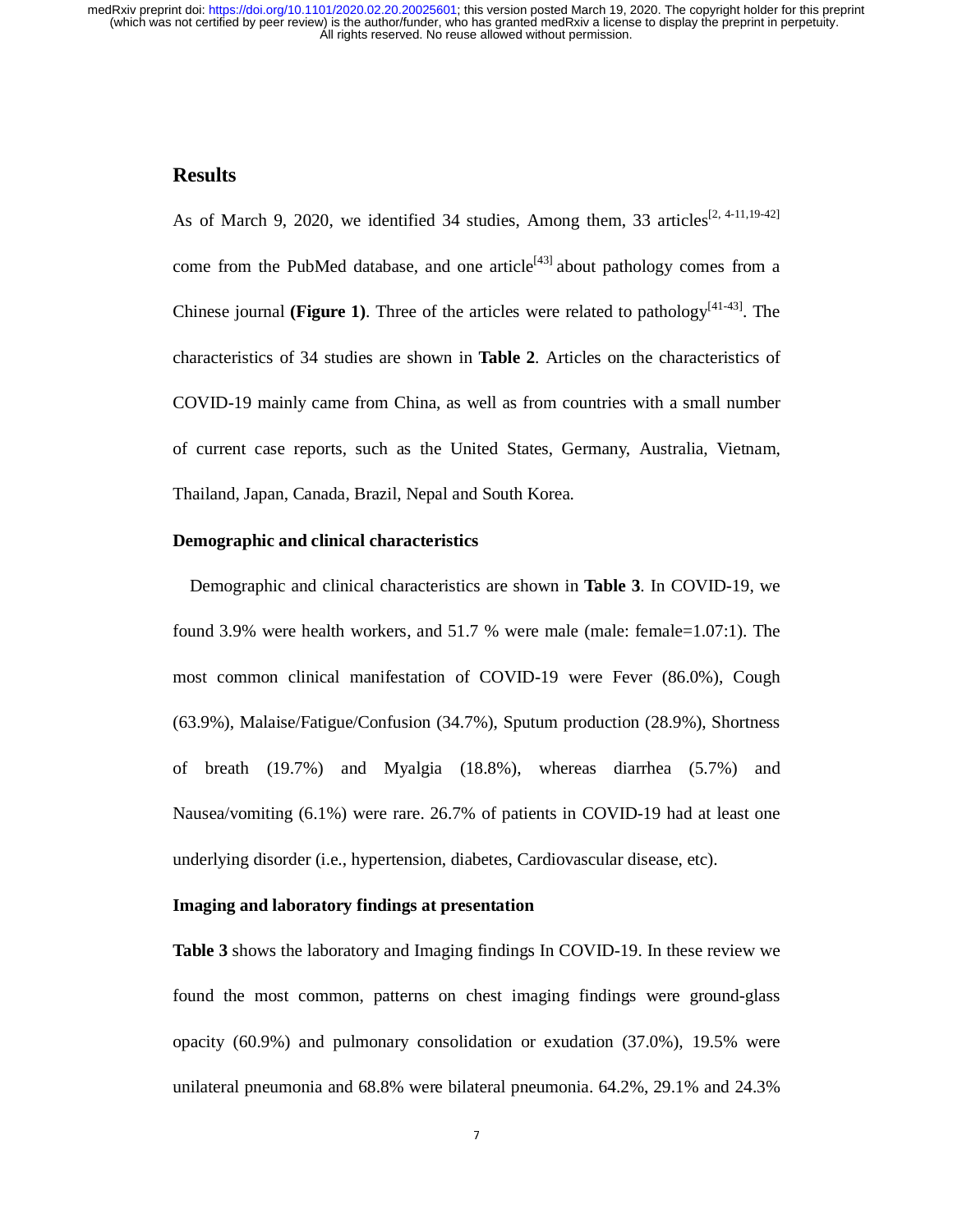of patients had lymphopenia, leucopenia and thrombocytopenia, respectively.

#### **Treatment and outcomes**

**Table 3** shows the treatment and outcomes. In this review we found that in COVID-19, oxygen therapy, antiviral therapy, antibiotic therapy, the use of corticosteroids or immunoglobulin were in 56.1%, 51.2%, 62.9%, 22.0% and 16.8% of patients, respectively. Another 1.4% and 2.5% of people use of extracorporeal membrane oxygenation and continuous renal-replacement therapy. The death toll and severe patients of COVID-19 were 18.4% and 2.5%.

#### **Mode of transmission**

Before the closes of Huanan seafood market on January 1, 2020. people contracted the disease mainly through contact with host animals carrying the virus<sup>[24]</sup>, Subsequently, infected people spread the virus to their families, communities through human-to-human transmission and contact transmission. Other countries are also seeing increasing numbers of travel-related imported cases and human-to-human transmission.

## **Pulmonary pathology**

**Table 4** summarizes the pulmonary pathological features of COVID-19. The pathology showed that the manifestations of COVID-19 were similar to SARS. But the latest pathological examination of COVID-19 revealed the obvious mucinous secretions in the lungs.

# **Discussion**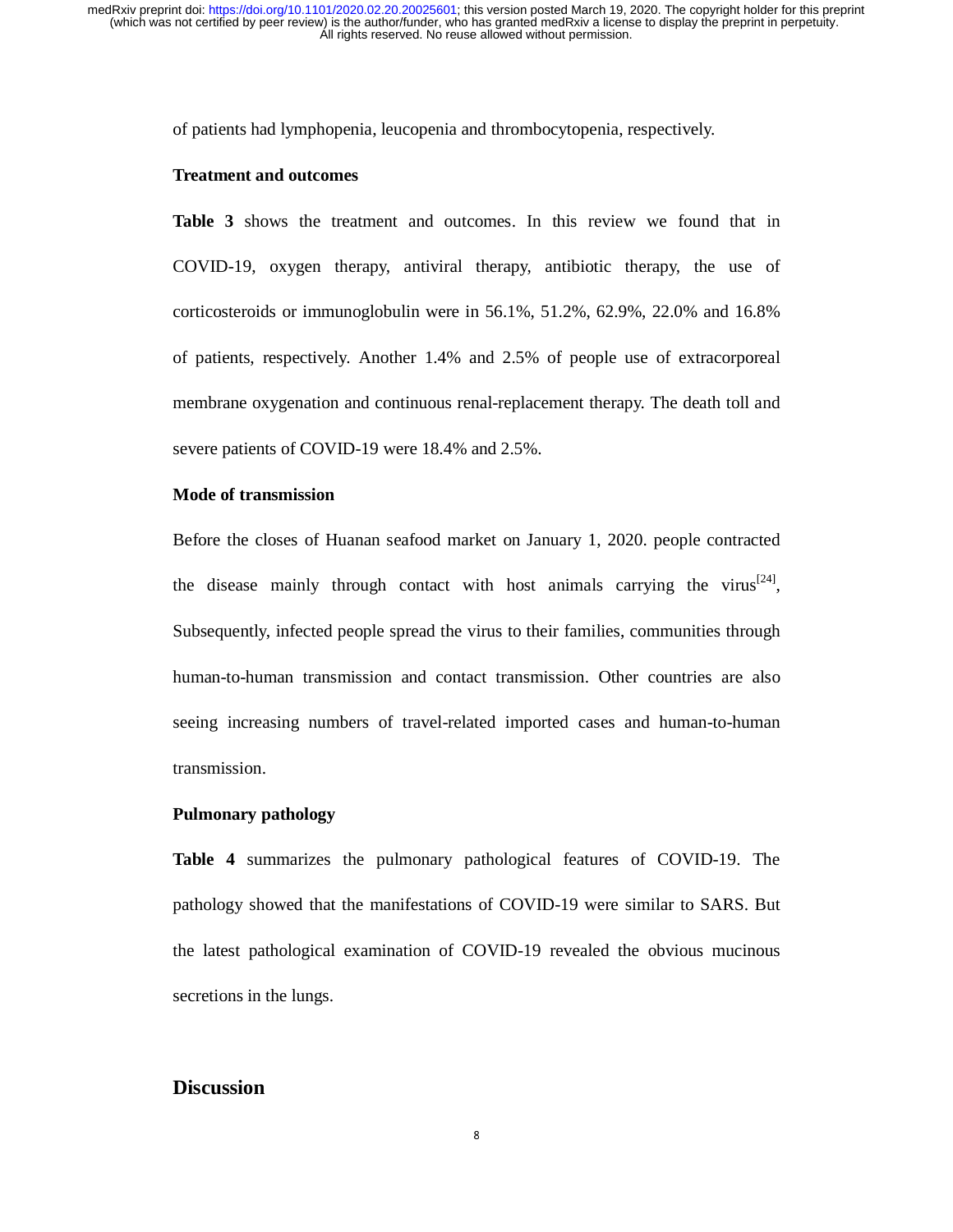SARS-CoV and SARS-CoV-2 are both belong to the  $\beta$  coronavirus family, which share 78% of their nucleotide homology<sup>[18]</sup>. As more and more confirmed cases of COVID-19 have been reported, we found that SARS and COVID-19 have great similarities in clinical manifestations, laboratory examinations and chest imaging.

# **Infectious source**

Current studies have shown that SARS-CoV-2 is mainly related to wildlife trafficking in Huanan seafood market in China. A study by Chan et al found that SARS-CoV-2 is most closely related to coronaviruses found in horseshoe bats in China<sup>[44]</sup>.The SARS outbreak in 2002 and the Middle East respiratory syndrome (MERS) outbreak in 2012 have demonstrated the possibility of coronavirus transmission from animals to humans $[45, 46]$ .

 It is currently believed that whether SARS or COVID-19, the main source of infection is people infected with coronavirus. in the early report of 41 confirmed cases of COVID-19, 27 reported exposure to the Huanan seafood market<sup>[24]</sup>. But since the closure of the seafood market on Jan 1, 2020, more and more new cases have been reported to be associated with contact with confirmed patients which stress the importance of human-to-human transmission. However, it's worth noting that there were some people uninfected in close contacts with SARS or COVID-19<sup>[12, 13, 16]</sup>. Therefore, whether genetic susceptibility exists or not needs further study.

# **Route of transmission**

In this study, we found COVID-19 were mainly transmitted by droplets and contact, showing human-to-human transmission, family aggregation spread and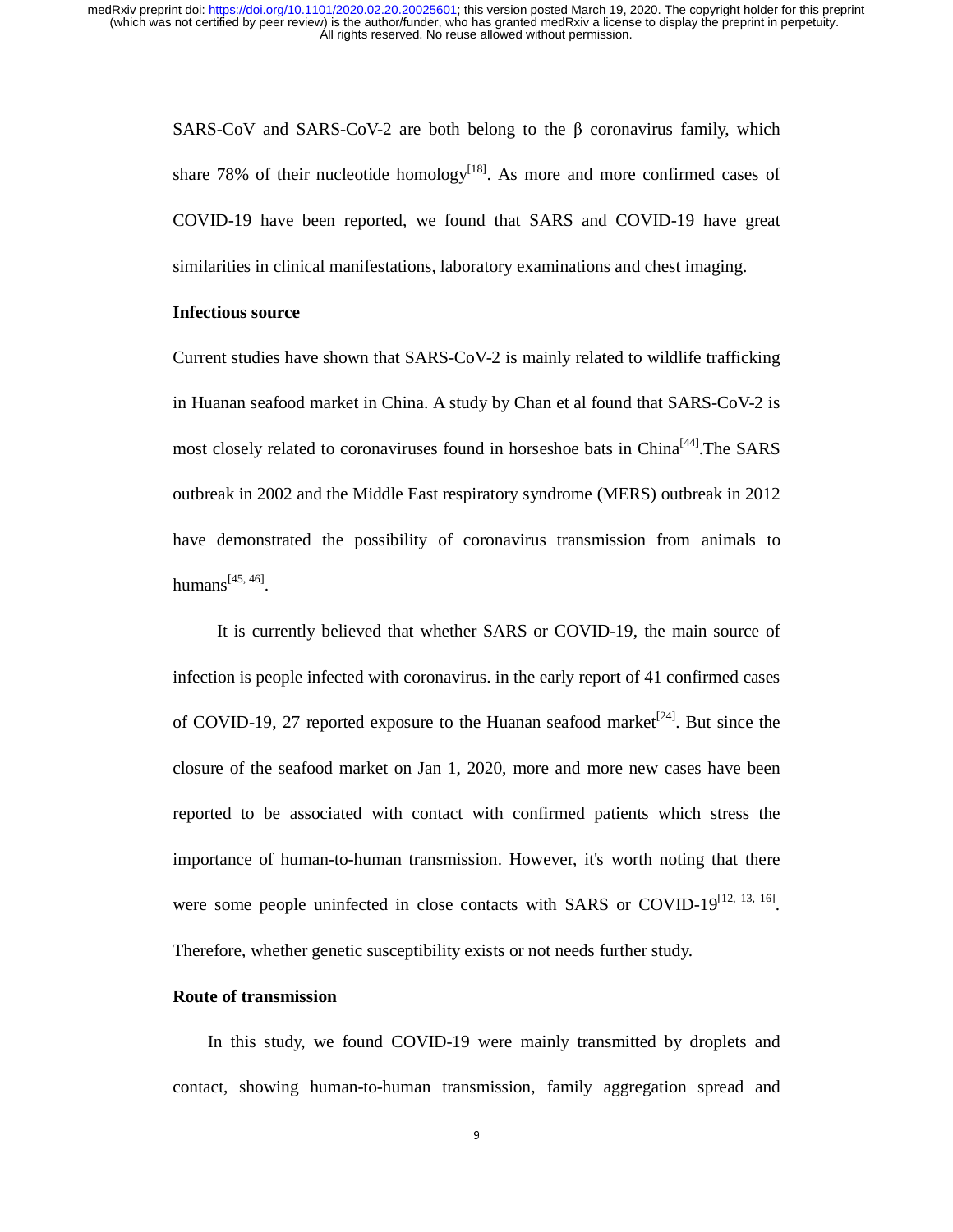> nosocomial infection. It is worth noting that COVID-19 has a more diverse mode of transmission that can manifest itself as asymptomatic infection<sup>[7]</sup>, something that has not previously been seen in  $SARS^{[47]}$ . Because of the absence of symptoms, it is difficult to detect and isolate carriers in time, which makes it more difficult to control the spread of the disease<sup>[47, 48]</sup>. Recent studies have found that SARS-CoV-2 can be detected in the feces of patients, indicating that the possibility of fecal-oral transmission<sup>[4, 12]</sup>. There have been reports of infections in newborns<sup>[2]</sup>, but more studies are needed to confirm the presence of vertical transmission. A study of nine pregnant women<sup>[2]</sup> which tested the amniotic fluid, cord blood, neonatal throat swabs and breast milk of six patients for SARS-CoV, all of which were negative and did not support mother-to-child transmission. Human-to-human, asymptomatic infection and possible mother-to-child transmission and fecal-oral transmission are the causes of the widespread spread of the disease. So, the early recognition of COVID-19 in different countries can reduces transmission risk and increases understanding of SARS-CoV-2, to inform national and global response actions.

## **Susceptible population**

 Through the summary analysis of the pneumonia, we found that COVID-19 had a general susceptibility, However, it should be noted that cases<sup>[2]</sup> of infection in pregnant women, newborns, infants and children have been reported successively. The reason was considered to be related to the special immune tolerance state of pregnant women during pregnancy<sup>[2]</sup> and the low immune function of children and infants<sup>[48]</sup>. Elderly people with basic diseases are at high risk of infection with COVID-19, due to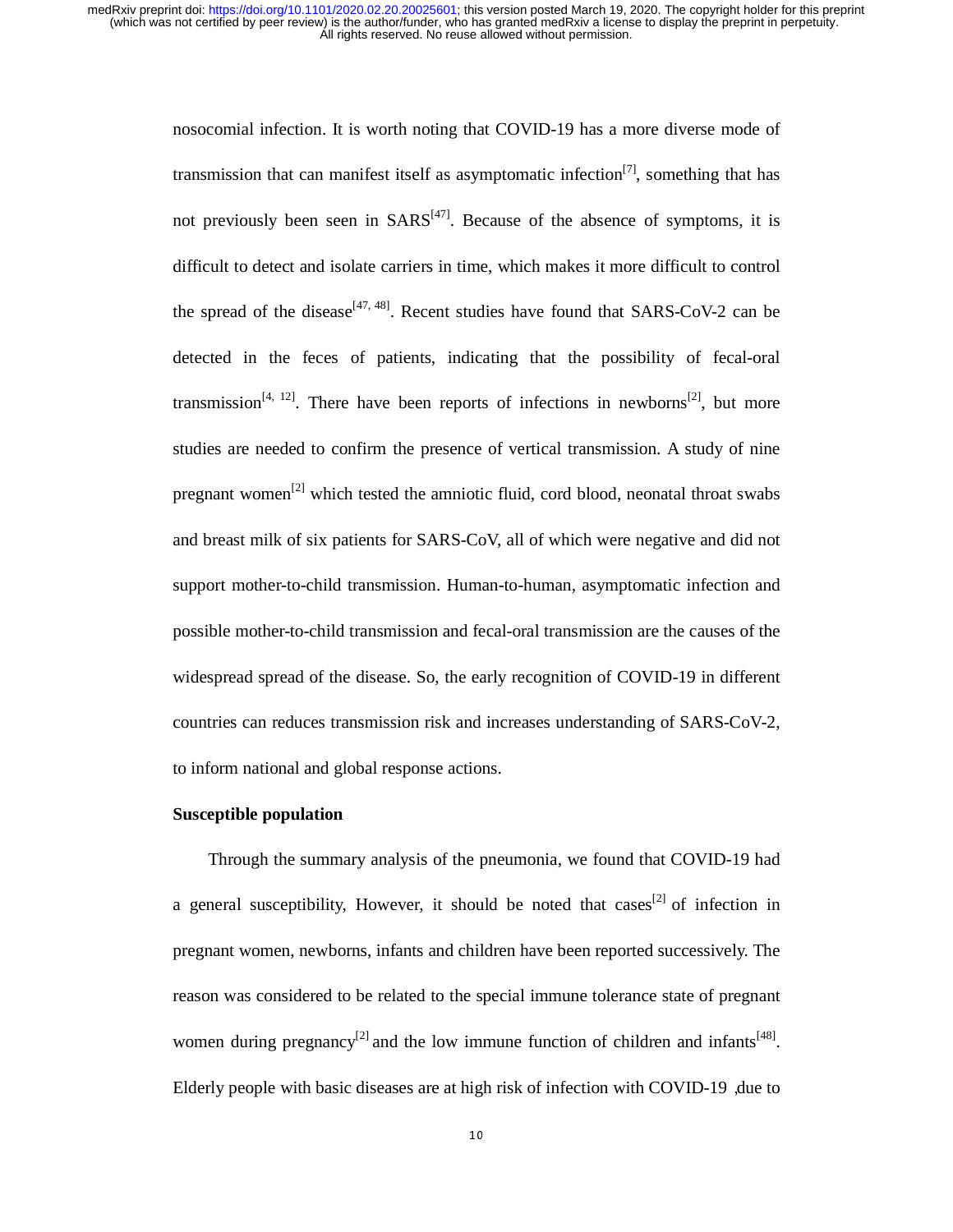> the low body defense against infection, it is easy to develop severe pneumonia once infected with COVID-19 $^{[12, 21]}$ .

#### **Clinical manifestations, auxiliary examination and treatment**

 Through the study of COVID-19 in different countries, we found that pneumonia were mainly characterized by fever, accompanied by different degrees of cough, dyspnea, fatigue and discomfort. However, the clinical symptoms of COVID-19 were not obvious. COVID-19 patients with mild symptoms are easy to be overlooked, so it is necessary to take active and effective isolation measures for suspected patients or close contacts as early as possible. Furthermore, laboratory tests showed that patients with COVID-19 may had lymphopenia, leukopenia, and thrombocytopenia, along with elevated levels of liver enzymes and lactate dehydrogenase.

On imaging, COVID-19 was mainly manifested as multiple ground-glass shadows. A CT scan of 29 patients with COVID-19 revealed a single or multiple patchy frosted glass shadow with septum thickening in typical case of COVID-19.As the disease progresses, the lesion increases and the scope expands, and frosted glass shadows coexist with solid or striated shadows<sup>[29]</sup>. An imaging study of 81 people found that abnormal chest imaging could occur even in asymptomatic patients and progressed rapidly from focal unilateral to diffuse bilateral within  $1-3$  weeks<sup>[26]</sup>. Since the early imaging changes of COVID-19 were not obvious, high resolution chest CT examination should be performed as soon as possible for suspected patients to clarify. At present, the treatment of COVID-19 is lack of specific drugs and mainly focuses on support treatment. Therefore, early detection, early isolation, early diagnosis and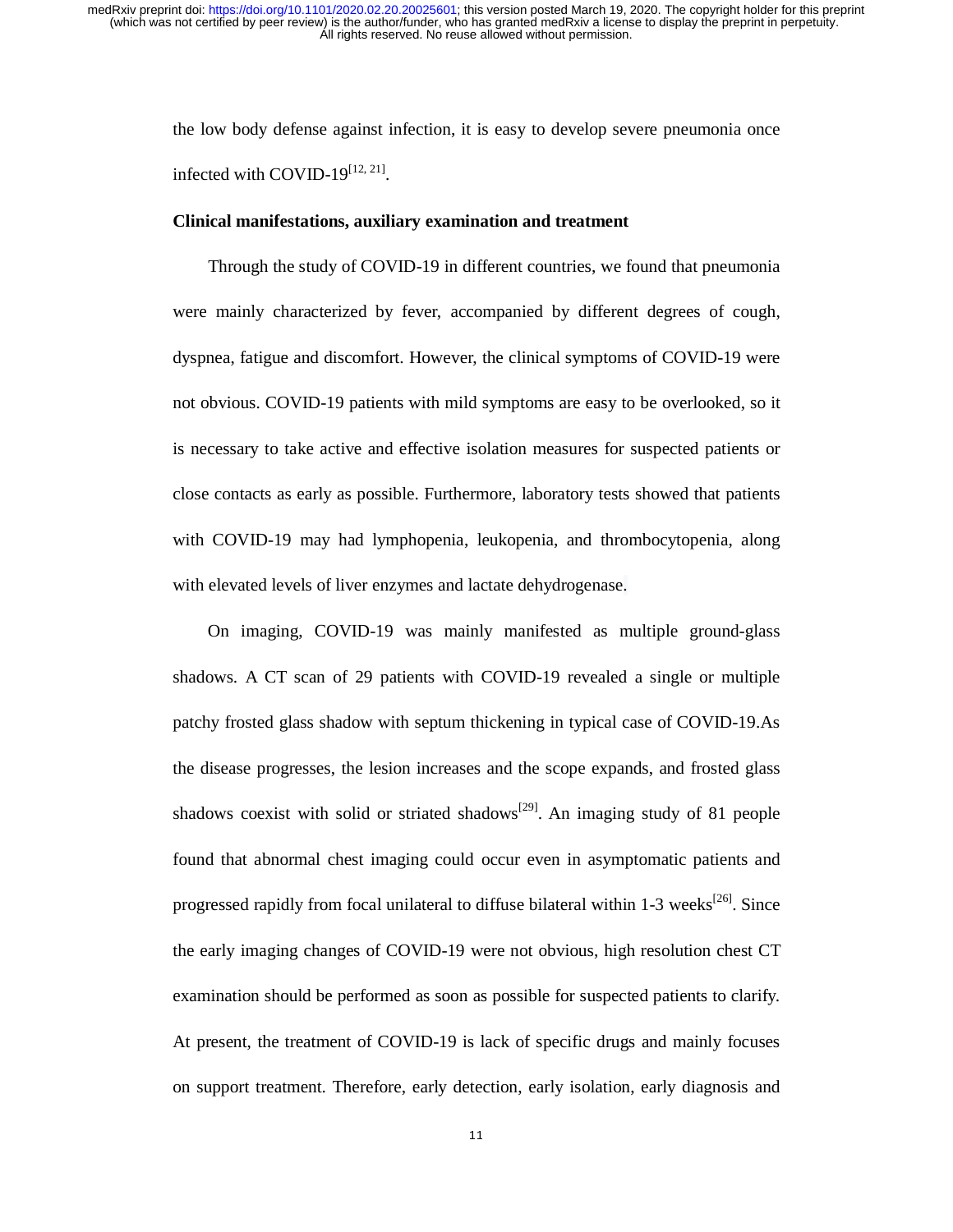early treatment are the key measures to control infectious diseases. Our clinical and pathological review of COVID-19 can help healthcare worker to formulate a timely therapeutic strategy for similar patients and reduce mortality

### **Pathological characteristics**

SARS-CoV-2 has been identified as a sister virus to SARS-CoV, a SARS-related coronavirus (SARSr-CoV). SARS-CoV and SARS-CoV-2 have been shown to infect human respiratory epithelial cells through the interaction of viral S proteins and angiotensin-converting enzyme 2 receptors on human cells<sup>[26, 49]</sup>. Therefore, it is speculated that they may have the same pathological changes. The early pathology of SARS found<sup>[50, 51]</sup> that SARS-CoV widespreadly existed in the epithelium of the digestive tract, the epithelium of the distal convoluted tubules of the kidney, and the sweat glands of the skin, suggesting that in addition to respiratory transmission, SARS might also be transmitted through contact between the patient's feces, urine and skin. which also provided a new way to prevent the transmission of COVID-19. In addition, Ding et  $al^{[50, 51]}$  also found SARS-CoV in systemic endocrine gland, Because SARS-CoV and SARS-CoV-2 have the same mechanism of action, they can cause rapid production of multiple cytokines in body fluids after infection with microorganisms, leading to acute respiratory distress and multiple organ failure. This also explains why most covid-19 patients have mild symptoms at the onset of the disease, while some are suddenly worse after being diagnosed in hospital, which may be related to the body producing too many cytokines after the disease, leading to "cytokine storm" in the body.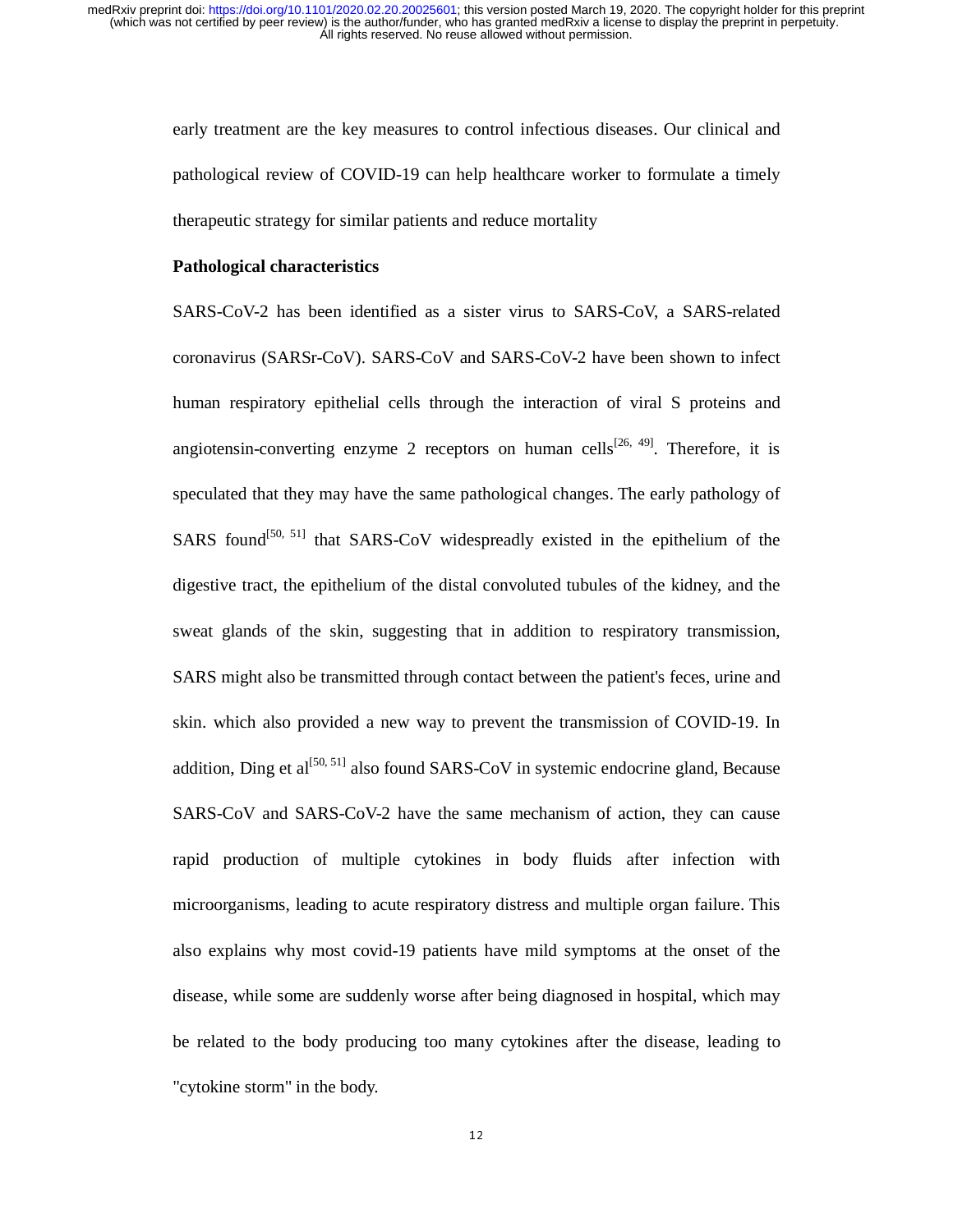> Xu et  $al^{[42]}$  and Tian et  $al^{[41]}$  found diffuse alveolar injury, transparent membrane formation and pulmonary edema in the early pulmonary puncture pathology of COVID-19 patients, which was similar to the pathological manifestations of SARS. However, it is worth noting that the pathology of COVID-19 also shows fibromyxoid exudation and the formation of thick "mucus plugs". The first autopsy, performed by liu's team<sup>[43]</sup>, found a large amount of sticky secretions spilling out of the alveoli, with fibrous cords visible. As of February 25, Liu's team completed a preliminary anatomical diagnosis of three of the 11 cases, all of which found mucinous secretions in the lungs of the deceased. This finding is a warning for clinical treatment. If the mucus components are not dissolved, oxygen alone may not achieve the goal, and sometimes may be counterproductive to increase the hypoxia of patients.

# **Limitations**

This study has several limitations, first, among those cases, most patients are still hospitalized at the time of paper published. Therefore, it is difficult to accurate assess number of deaths and severe cases, and risk factors for poor outcome. so continued observations of the process and prognosis of the disease are needed. second,So far, many foreign reports on COVID-19 have been individual cases, making comparisons difficult. This paper mainly uses descriptive analysis to review and summarize the case.

# **Conclusion**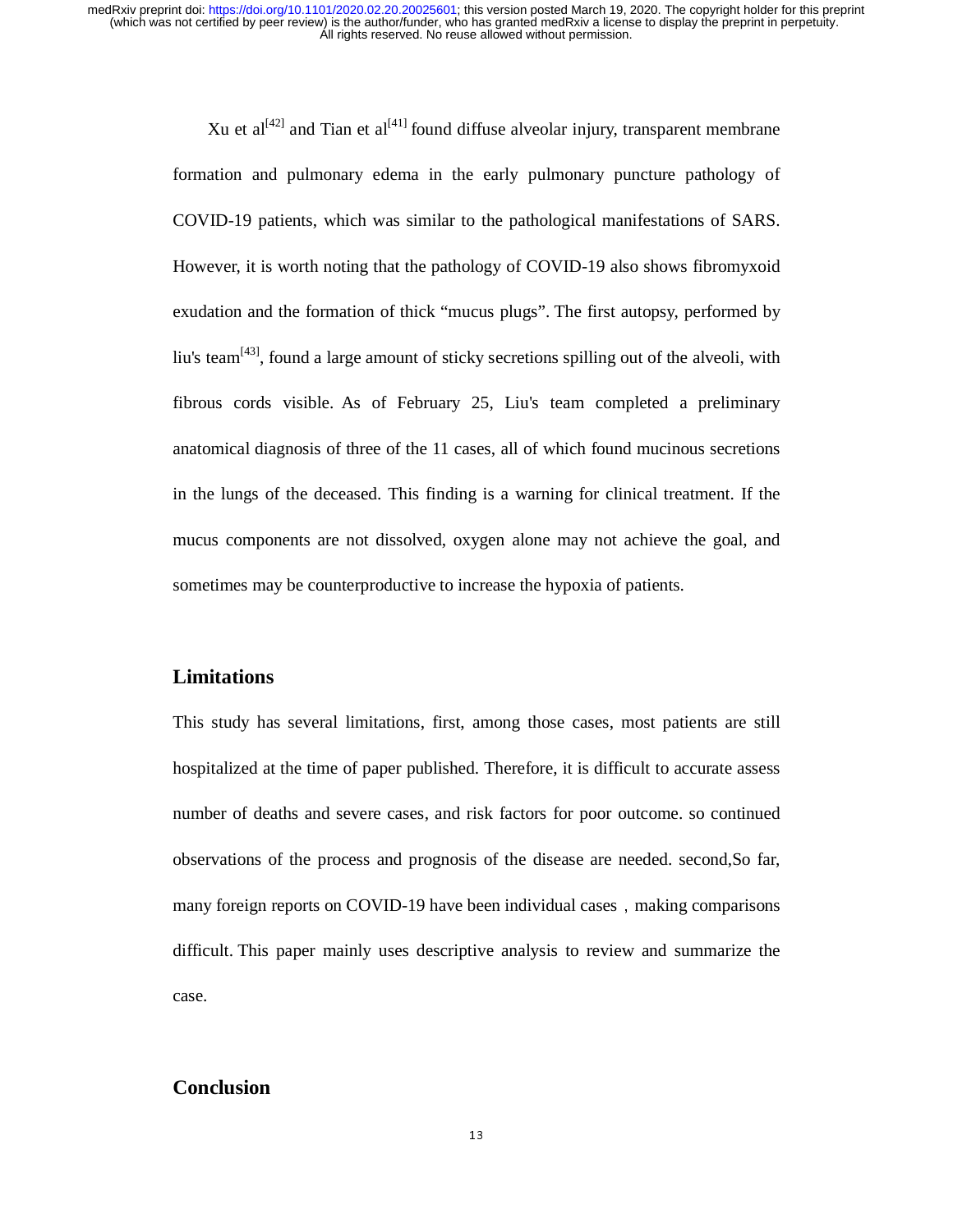> The source, intermediate host, transmission route and incubation period of SARS-CoV-2 are not fully understood. Knowledge of the virus remains elusive and unpredictable. Therefore, early pathological examination is the most direct means to uncover the true face of SARS-CoV-2. Now the outbreak of COVID-19 constitutes an epidemic threat in China and Worldwide. It is important for public medical institutions, health care workers, and the public to have an early recognition of COVID-19 so that coordinated and effective actions can help prevent additional cases or poor health outcomes.

# **Acknowledgements**

We greatly appreciate the efforts of all the hospital employees and their families at the Fujian Provincial Hospital and affiliated Hospital of Fujian Medical University, who are working tirelessly during this outbreak.

## **Article Information**

**Author Contributions:** Gang Chen had full access to all of the data in the study and takes responsibility for the integrity of the data and the accuracy of the data analysis.

**Concept and design:** Yaqian Mao, Wei Lin, , Gang Chen.

**Acquisition, analysis, or interpretation of data:** Yaqian Mao,Wei Lin, Junping Wen

**Drafting of the manuscript:** Yaqian Mao, Gang Chen

**Critical revision of the manuscript for important intellectual content:** Yaqian Mao, Gang Chen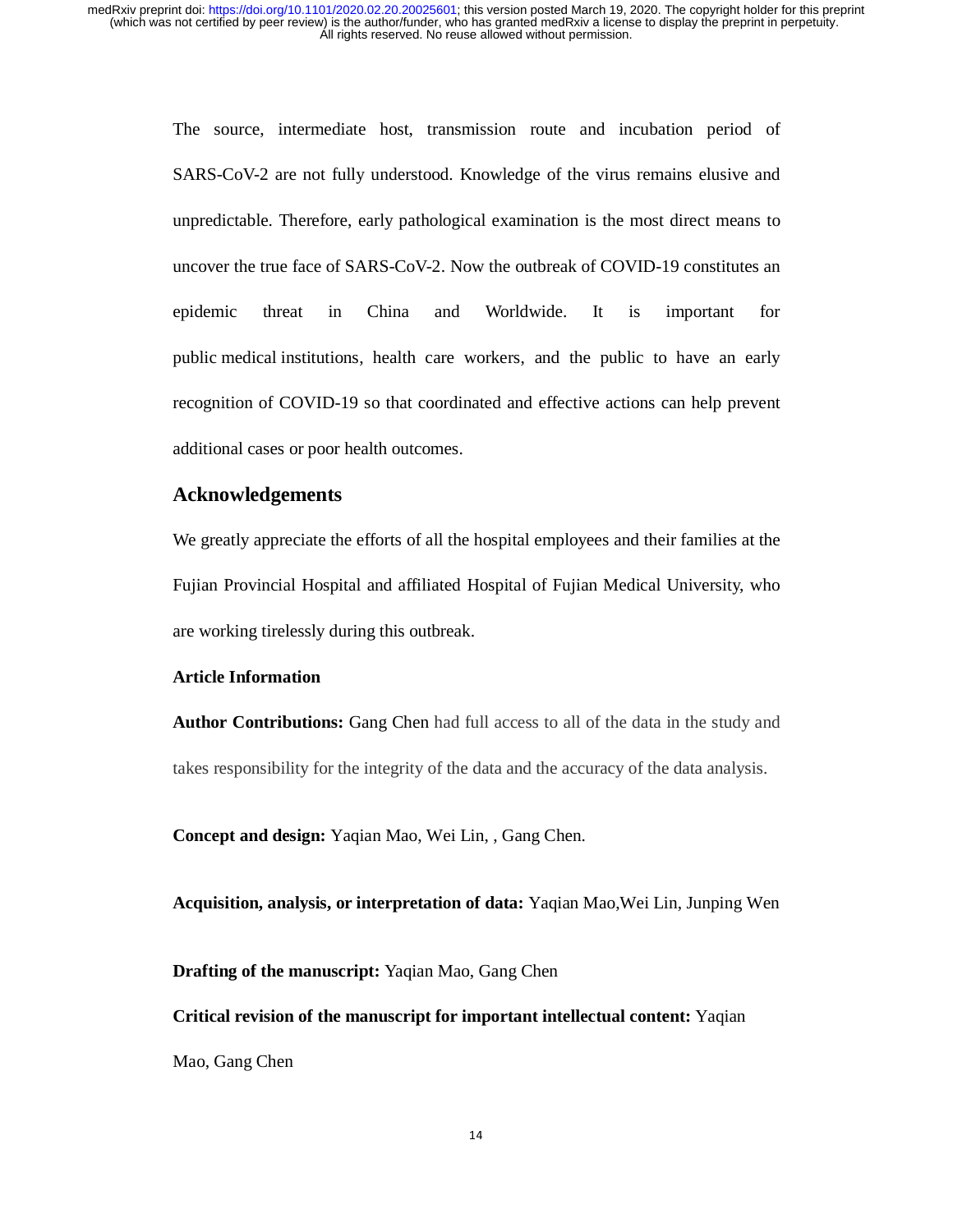**Statistical analysis:** Yaqian Mao

**Administrative, technical, or material support:** None

**Supervision:** Gang Chen

**Conflict of Interest Disclosures:** The authors declare that they have no conflicts of interest for this work.

**Funding/Support:** None

# **Reference**

- 1. Chen N, Zhou M, Dong X, et al. Epidemiological and clinical characteristics of 99 cases of 2019 novel coronavirus pneumonia in Wuhan, China: a descriptive study. Lancet. 2020. 2020 02 15;395(10223). DOI: 10.1016/S0140-6736(20)30211-7.
- 2. Chen H, Guo J, Wang C, et al. Clinical characteristics and intrauterine vertical transmission potential of COVID-19 infection in nine pregnant women: a retrospective review of medical records. Lancet. 2020 Mar 07;395(10226). DOI: 10.1016/S0140-6736(20)30360-3.
- 3. World Health Organization. Coronavirus disease (COVID-2019) situation reports. https://www.who.int/emergencies/diseases/novel-coronavirus-2019/situation-repor ts. 08 March 2020.
- 4. Holshue M L, Debolt C, Lindquist S, et al. First Case of 2019 Novel Coronavirus in the United States. N Engl J Med. 2020. 2020 03 05;382(10). DOI: 10.1056/NEJMoa2001191.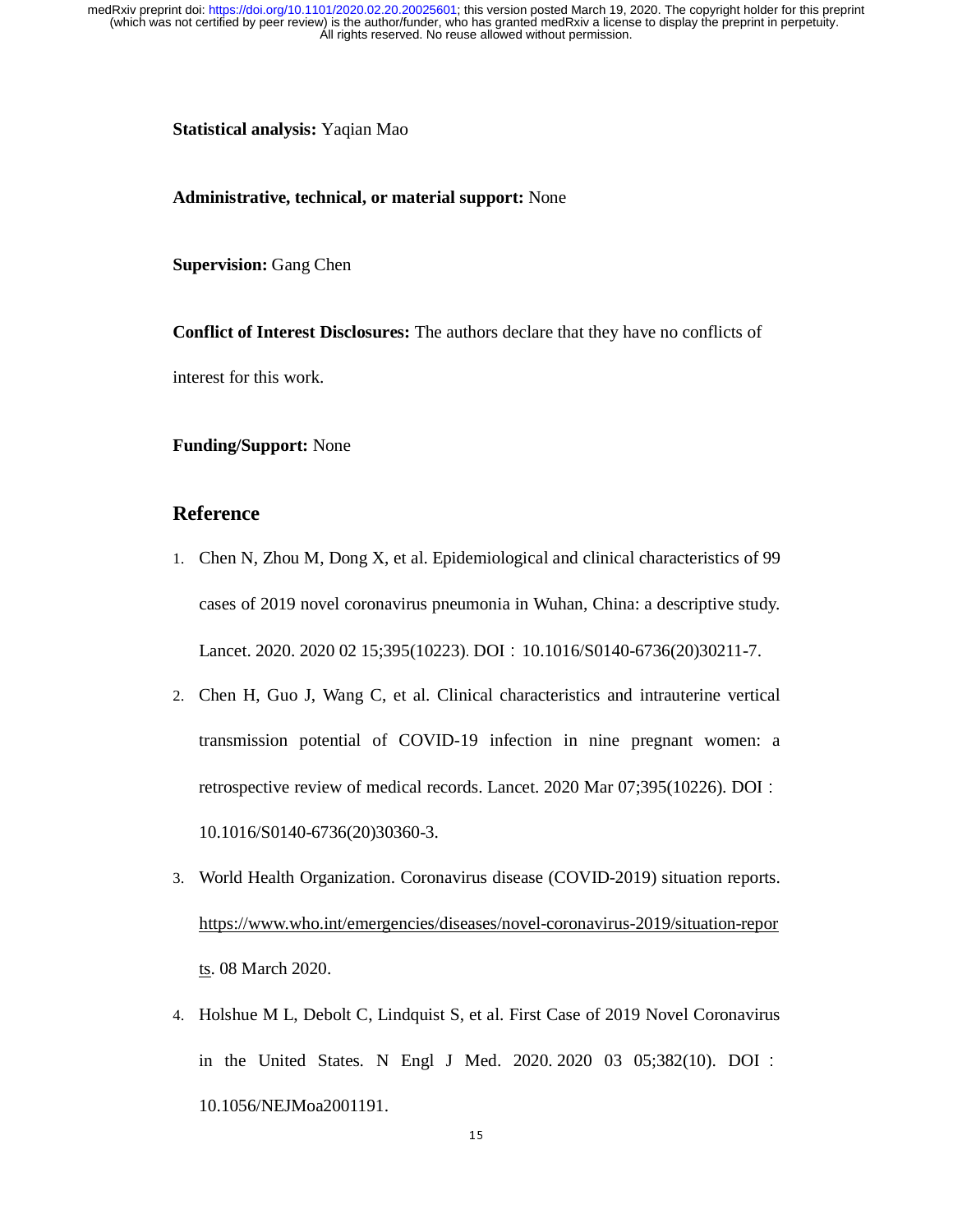- 5. Nco V N I R S T. 2019-nCoV acute respiratory disease, Australia: Epidemiology Report 1 (Reporting week 26 January - 1 February 2020). Commun Dis Intell (2018). 2020 Feb 06;44. DOI:10.33321/cdi.2020.44.13.
- 6. Phan L T, Nguyen T V, Luong Q C, et al. Importation and Human-to-Human Transmission of a Novel Coronavirus in Vietnam. N Engl J Med. 2020 02 27;382(9). DOI:10.1056/NEJMc2001272.
- 7. Rothe C, Schunk M, Sothmann P, et al. Transmission of 2019-nCoV Infection from an Asymptomatic Contact in Germany. N Engl J Med. 2020.2020 03 05;382(10). DOI: 10.1056/NEJMc2001468.
- 8. Kim J Y, Choe P G, Oh Y, et al. The First Case of 2019 Novel Coronavirus Pneumonia Imported into Korea from Wuhan, China: Implication for Infection Prevention and Control Measures. J Korean Med Sci. 2020, 35(5). DOI: 10.3346/jkms.2020.35.e61.
- 9. Aj R-M, V G, Jp E-A, et al. COVID-19 in Latin America: The implications of the first confirmed case in Brazil [Published online February 29, 2020]. Travel Med Infect Dis. DOI: 10.1016/j.tmaid.2020.101613.
- 10. R S, S S, P K, et al. Nepal's First Case of COVID-19 and public health response [Published online March 03, 2020]. Tree Physiol. DOI:10.1093/treephys/tpaa024.
- 11. Wk S, L S, Ge C, et al. First imported case of 2019 novel coronavirus in Canada, presenting as mild pneumonia. Lancet. 395(10225), 734. DOI : 10.1016/S0140-6736(20)30370-6.
- 12. Kim JY, Ko JH, Kim Y, et al. Viral Load Kinetics of SARS-CoV-2 Infection in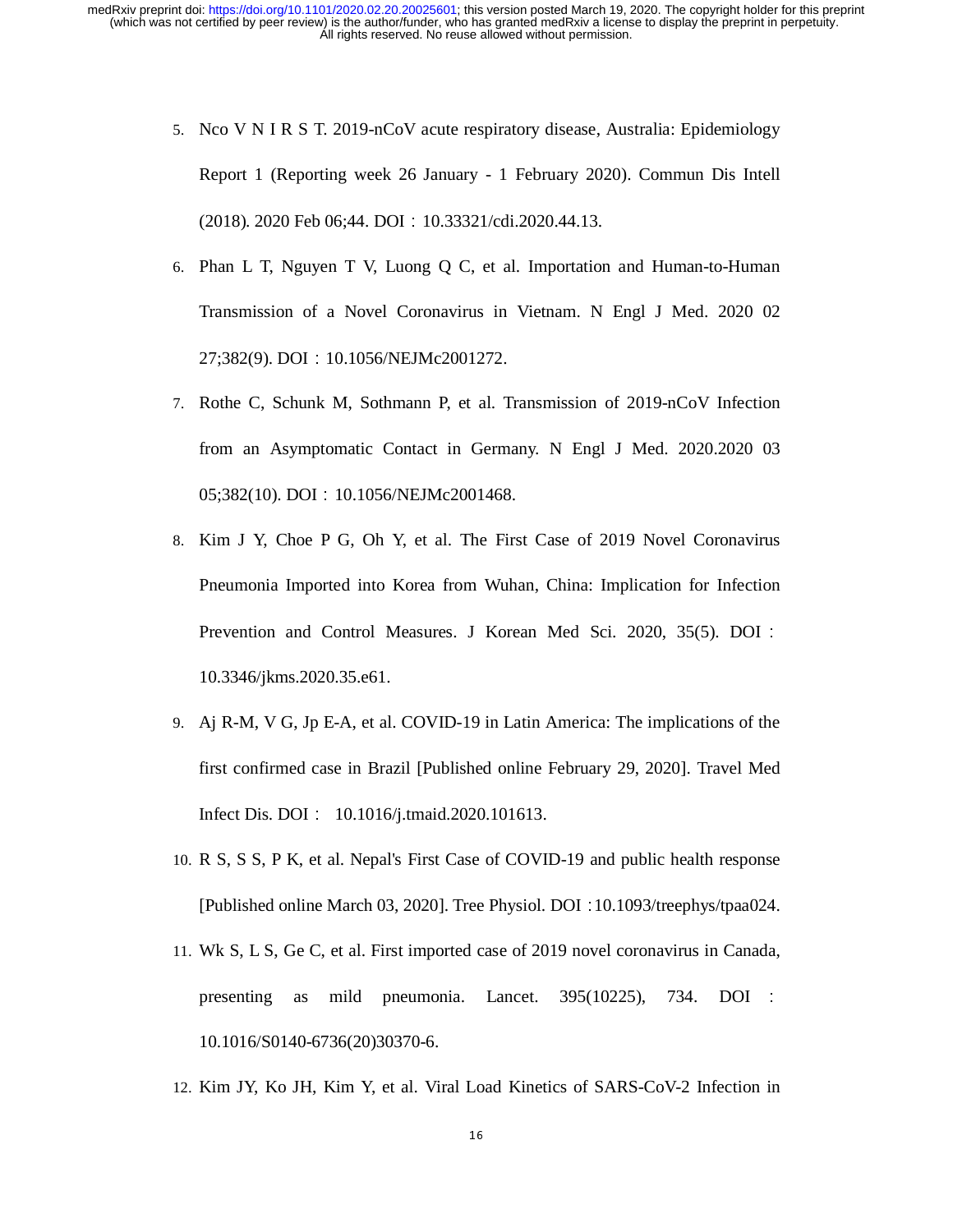> First Two Patients in Korea. J Korean Med Sci. 2020;35(7):e86. DOI:10.3346/jkms.2020.35.e86.

- 13. Tsang K W, Ho P L, Ooi G C, et al. A cluster of cases of severe acute respiratory syndrome in Hong Kong. N Engl J Med. 2003, 348(20): 1977-1985. DOI: 10.1056/NEJMoa030666.
- 14. Vu H T, Leitmeyer K C, Le D H, et al. Clinical description of a completed outbreak of SARS in Vietnam, February-May 2003. Emerg Infect Dis. 2004, 10(2): 334-338. DOI:10.3201/eid1002.030761
- 15. Hsu L Y, Lee C C, Green J A, et al. Severe acute respiratory syndrome (SARS) in Singapore: clinical features of index patient and initial contacts. Emerg Infect Dis. 2003, 9(6): 713-717. DOI: 10.3201/eid0906.030264
- 16. Poutanen S M, Low D E, Henry B, et al. Identification of severe acute respiratory syndrome in Canada. N Engl J Med. 2003, 348(20): 1995-2005. DOI: 10.1056/NEJMoa030634
- 17. Lu R, Zhao X, Li J, et al. Genomic characterisation and epidemiology of 2019 novel coronavirus: implications for virus origins and receptor binding. Lancet. 2020 02 22;395(10224). DOI: 10.1016/S0140-6736(20)30251-8
- 18. Special Expert Group for Control of the Epidemic of Novel Coronavirus Pneumonia of the Chinese Preventive Medicine Association.(2020). [An update on the epidemiological characteristics of novel coronavirus pneumonia (COVID-19)]. Zhonghua Liu Xing Bing Xue Za Zhi, 41(2), 139-144. DOI: 10.3760/cma.j.issn.0254-6450.2020.02.002.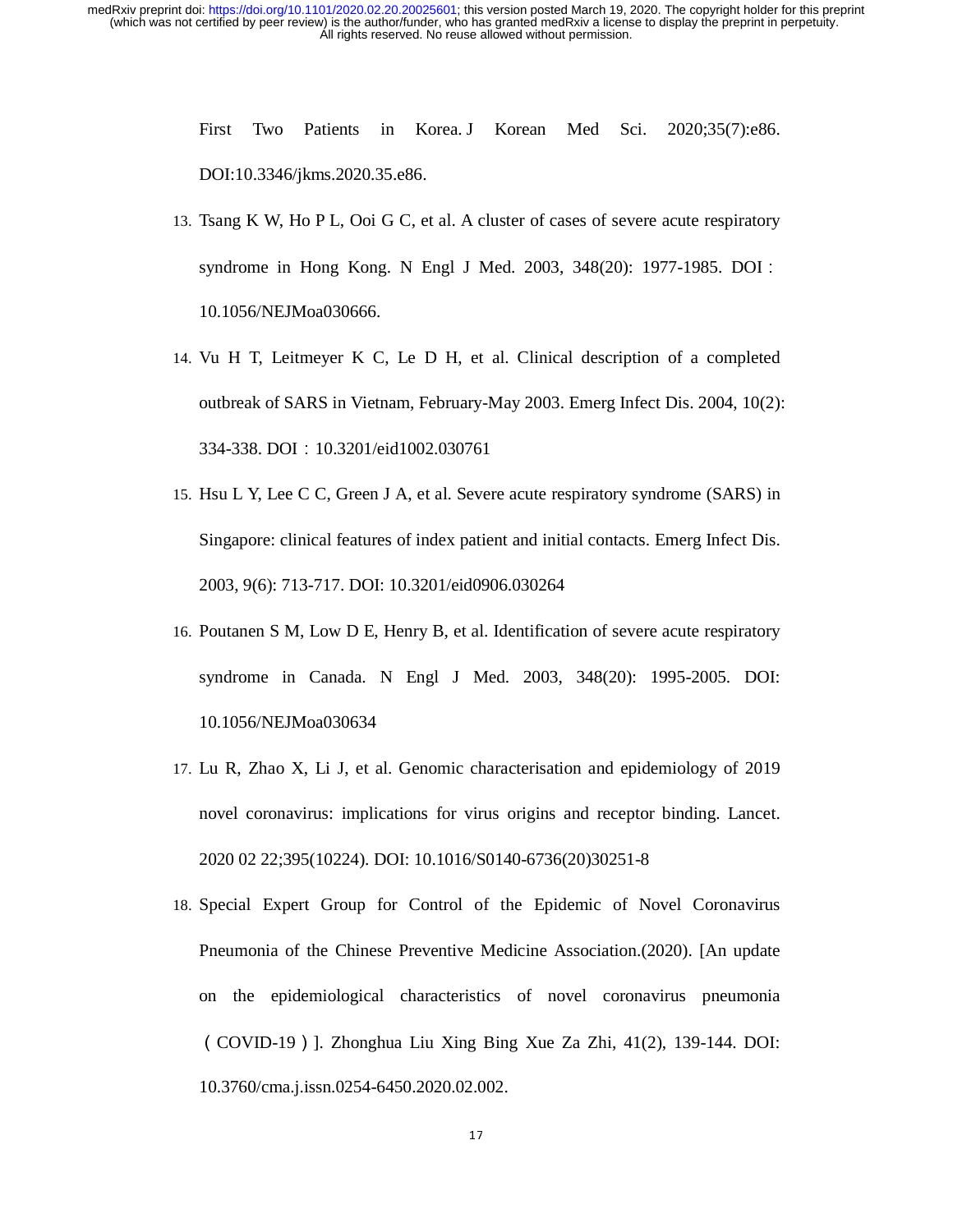- 19. Pongpirul W A, Pongpirul K, Ratnarathon A C, et al. Journey of a Thai Taxi Driver and Novel Coronavirus [Published online February 12, 2020]. N Engl J Med. DOI:10.1056/NEJMc2001621.
- 20. Arashiro T, Furukawa K, Nakamura A. COVID-19 in 2 Persons with Mild Upper Respiratory Symptoms on a Cruise Ship, Japan [Published online February 26, 2020]. Emerging Infect. Dis. DOI:10.3201/eid2606.200452.
- 21. Wang D, Hu B, Hu C, et al. Clinical Characteristics of 138 Hospitalized Patients With 2019 Novel Coronavirus-Infected Pneumonia in Wuhan, China [Published online February7,2020]. JAMA. DOI: 10.1001/jama.2020.1585.
- 22. Chen N, Zhou M, Dong X, et al. Epidemiological and clinical characteristics of 99 cases of 2019 novel coronavirus pneumonia in Wuhan, China: a descriptive study. Lancet. 2020, 395(10223): 507-513. DOI: 10.1016/S0140-6736(20)30211-7
- 23. Guan W J, Ni Z Y, Hu Y, et al. Clinical Characteristics of Coronavirus Disease 2019 in China [Published Online February 28, 2020]. N Engl J Med. DOI: 10.1056/NEJMoa2002032.
- 24. Huang C, Wang Y, Li X, et al. Clinical features of patients infected with 2019 novel coronavirus in Wuhan, China [ Published Online January 24, 2020 ]. Lancet. DOI: 10.1016/S0140-6736(20)30183-5.
- 25. Novel Coronavirus Pneumonia Emergency Response Epidemiology Team.(2020). [The epidemiological characteristics of an outbreak of 2019 novel coronavirus diseases (COVID-19) in China]. Zhonghua Liu Xing Bing Xue Za Zhi, 2020, 41(2), 145-151. DOI:10.3760/cma.j.issn.0254-6450.2020.02.003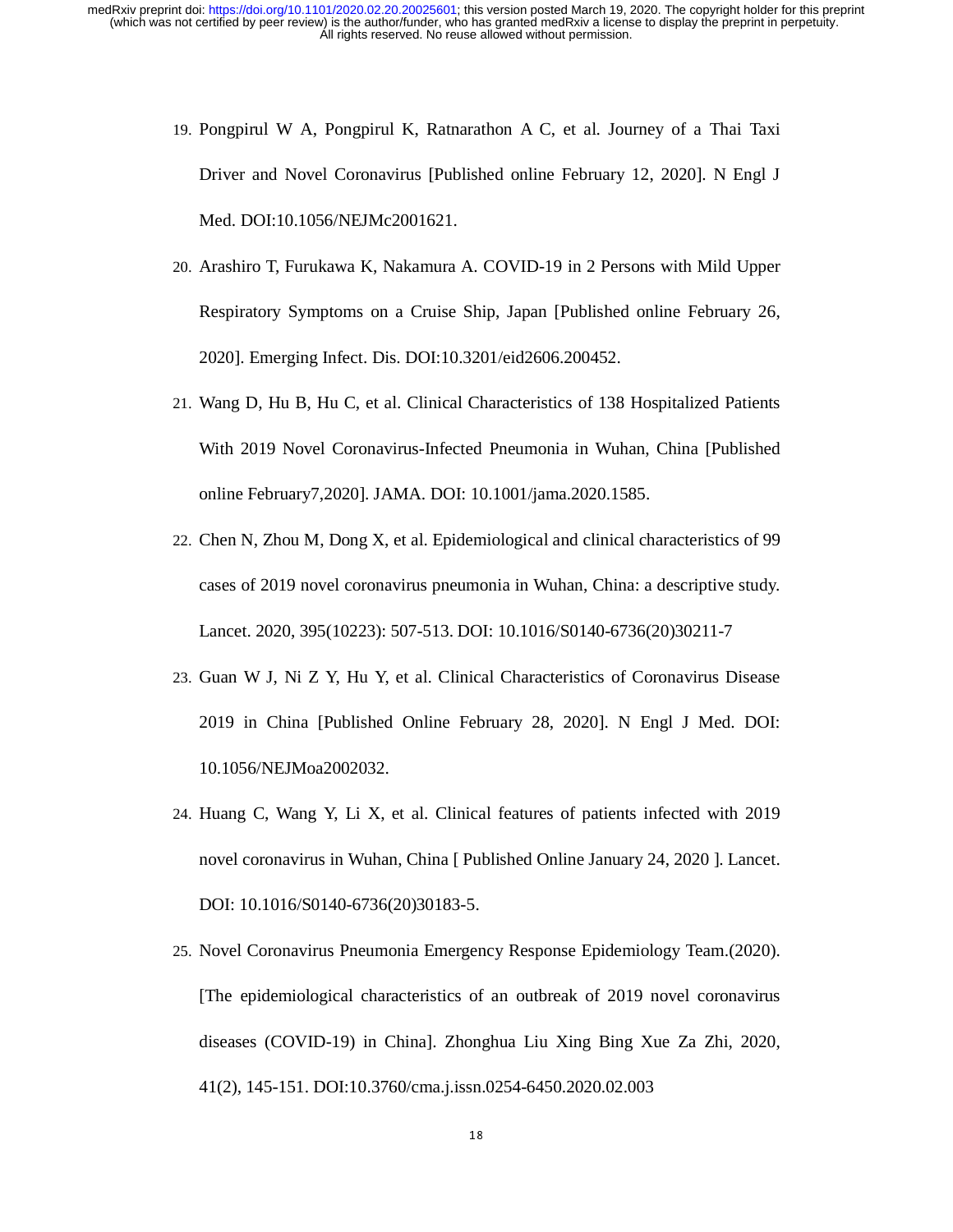- 26. H S, X H, N J, et al. Radiological findings from 81 patients with COVID-19 pneumonia in Wuhan, China: a descriptive study [Published Online February 24, 2020]. Lancet Infect Dis. DOI:10.1016/S1473-3099(20)30086-4.
- 27. Q L, X G, P W, et al. Early Transmission Dynamics in Wuhan, China, of Novel Coronavirus-Infected Pneumonia [Published Online January 29, 2020]. N Engl J Med. DOI:10.1056/NEJMoa2001316.
- 28. Song F, Shi N, Shan F, et al. Emerging Coronavirus 2019-nCoV Pneumonia [Published Online February 06, 2020]. Radiology. DOI: 10.1148/radiol.2020200274.
- 29. Chen L, Liu H G, Liu W, et al. [Analysis of clinical features of 29 patients with 2019 novel coronavirus pneumonia]. Zhonghua Jie He He Hu Xi Za Zhi. 2020, 43(0): E005. DOI:10.3760/cma.j.issn.1001-0939.2020.0005.
- 30. Zhou F, Yu T, Du R, et al. Clinical course and risk factors for mortality of adult inpatients with COVID-19 in Wuhan, China: a retrospective cohort study [Published Online March 9, 2020]. Lancet. DOI:10.1016/s0140-6736(20)30566-3.
- 31. Xw X, Xx W, Xg J, et al. Clinical findings in a group of patients infected with the 2019 novel coronavirus (SARS-Cov-2) outside of Wuhan, China: retrospective case series. BMJ. 2020;368:m606. DOI:10.1136/bmj.m606.
- 32. Yang W, Cao Q, Qin L, et al. Clinical characteristics and imaging manifestations of the 2019 novel coronavirus disease (COVID-19):A multi-center study in Wenzhou city, Zhejiang, China [Published Online February 26, 2020]. J Infect. DOI: 10.1016/j.jinf.2020.02.016.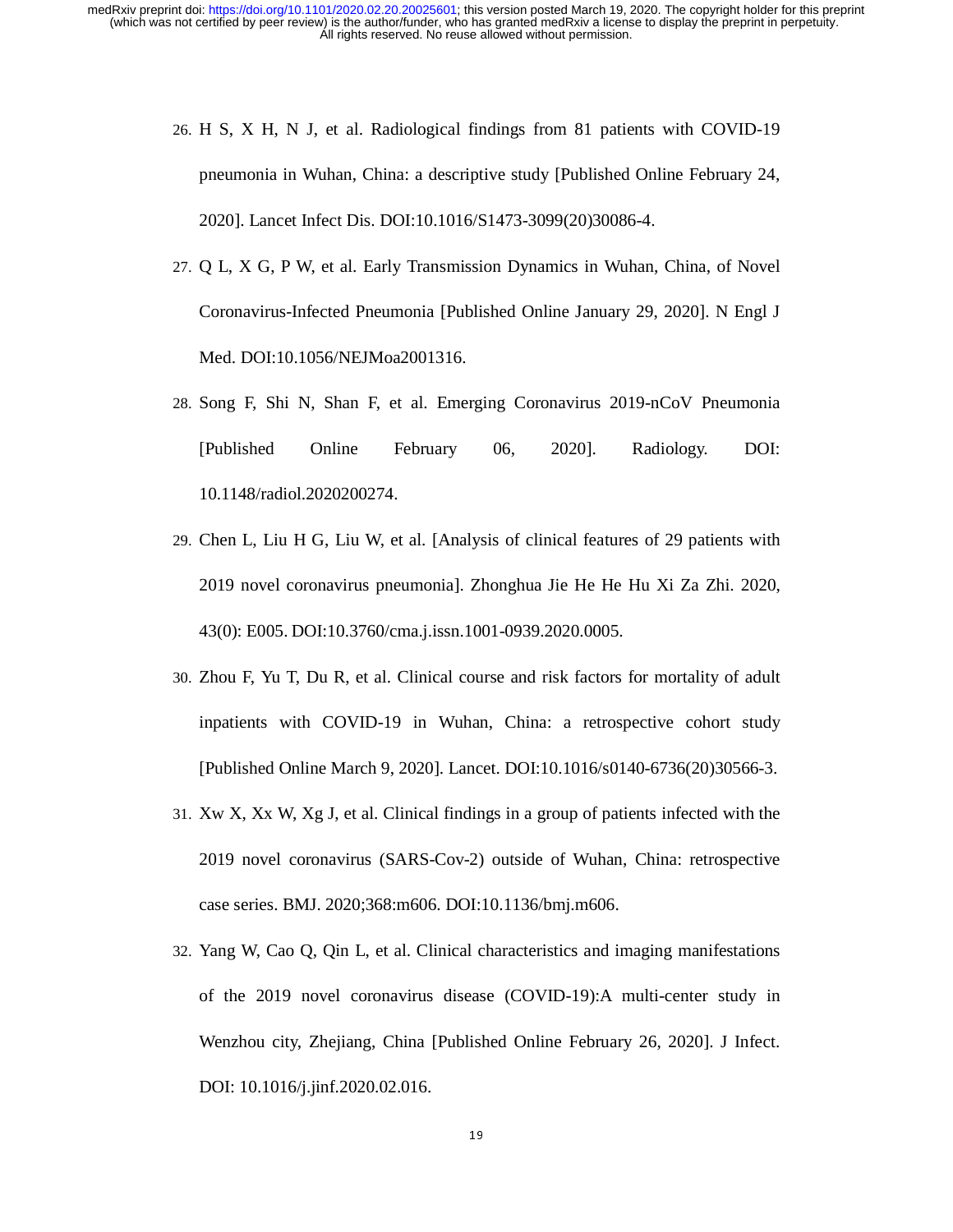- 33. Yh X, Jh D, Wm A, et al. Clinical and computed tomographic imaging features of novel coronavirus pneumonia caused by SARS-CoV-2 [Published Online February 25, 2020]. J Infect. DOI:10.1016/j.jinf.2020.02.017.
- 34. Wang D, Ju X L, Xie F, et al. Clinical analysis of 31 cases of 2019 novel coronavirus infection in children from six provinces (autonomous region) of northern China. Zhonghua er ke za zhi. 2020, 58(4): E011-E011. DOI:10.3760/cma.j.cn112140-20200225-00138.
- 35. K L, Yy F, Y D, et al. Clinical characteristics of novel coronavirus cases in tertiary hospitals in Hubei Province [Published Online February 07, 2020]. Chin. Med. DOI: 10.1097/CM9.0000000000000744.
- 36. Jj Z, X D, Yy C, et al. Clinical characteristics of 140 patients infected with SARS-CoV-2 in Wuhan, China[Published Online February 19, 2020]. Allergy.DOI:10.1111/all.14238.
- 37. W Z, Z Z, X X, et al. Relation Between Chest CT Findings and Clinical Conditions of Coronavirus Disease (COVID-19) Pneumonia: A Multicenter Study [Published Online March 03, 2020]. AJR Am J Roentgenol. DOI:10.2214/AJR.20.22976.
- 38. Yang X, Yu Y, Xu J, et al. Clinical course and outcomes of critically ill patients with SARS-CoV-2 pneumonia in Wuhan, China: a single-centered, retrospective, observational study. Lancet Respir Med. 2020: S2213-2600(2220)30079-30075. DOI: 10.1016/S2213-2600(20)30079-5.
- 39. Tian S, Hu N, Lou J, et al. Characteristics of COVID-19 infection in Beijing. J.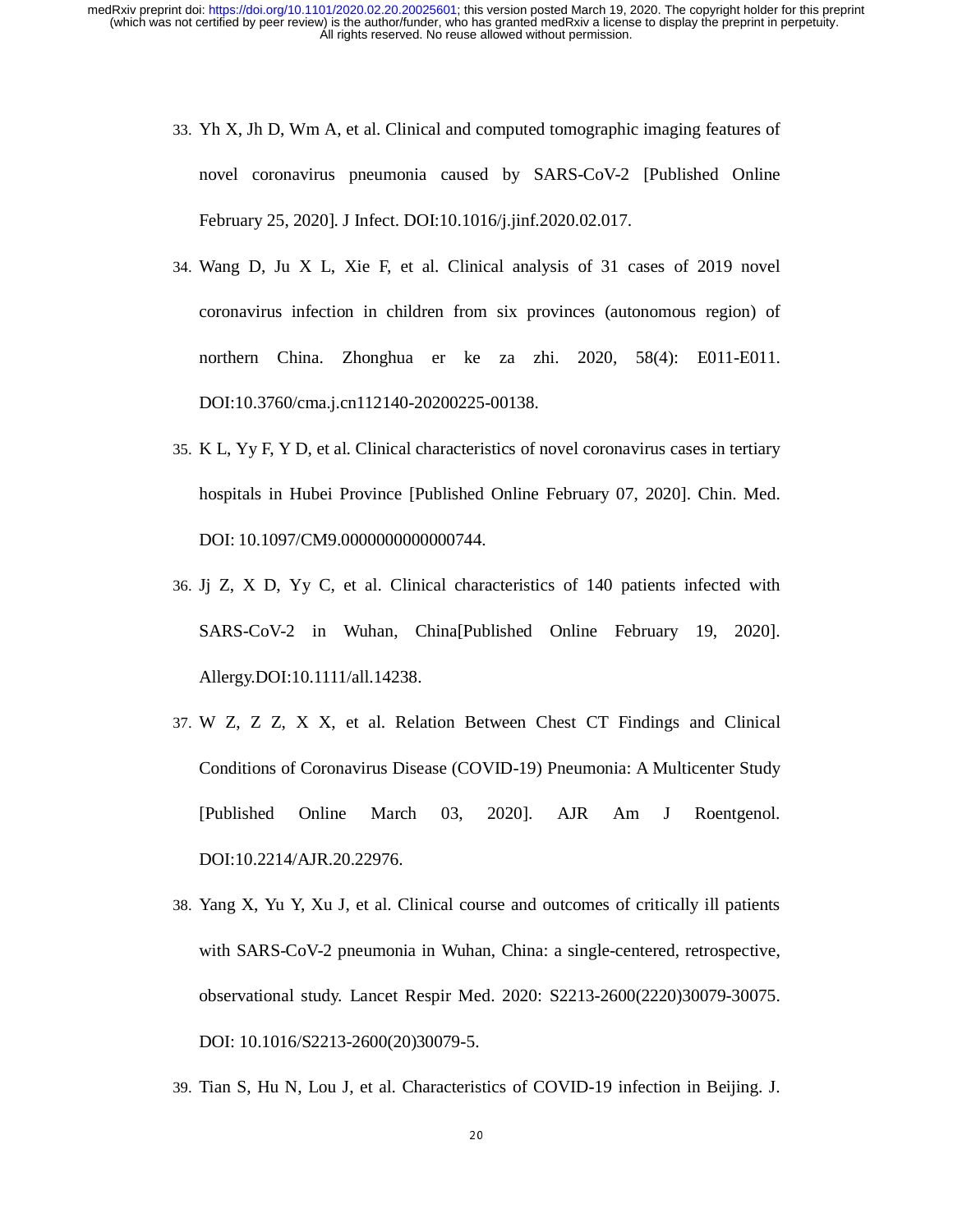Infect. 2020: S0163-4453(0120)30101-30108. DOI: 10.1016/j.jinf.2020.02.018.

- 40. Xu X, Yu C, Qu J, et al. Imaging and clinical features of patients with 2019 novel coronavirus SARS-CoV-2 [Published Online February 28, 2020]. Eur. J. Nucl. Med. Mol. Imaging. DOI:10.1007/s00259-00020-04735-00259.
- 41. Tian S, Hu W, Niu L, et al. Pulmonary pathology of early phase 2019 novel coronavirus (COVID-19) pneumonia in two patients with lung cancer [Published Online February 27, 2020]. J Thorac Oncol. DOI:10.1016/j.jtho.2020.02.010.
- 42. Xu Z, Shi L, Wang Y, et al. Pathological findings of COVID-19 associated with acute respiratory distress syndrome [Published Online February 18, 2020]. Lancet Respir Med. DOI:10.1016/S2213-2600(20)30076-X.
- 43. Liu Qian W R, Qu Guoqiang, Wang Yunyun, et al. A report on the general observation of the necropsy of a newly developed coronavirus pneumonia. Fa Yi Xue Za Zhi. 2020. 1004-5619 ( <sup>2020</sup> ) 01-0. DOI : 10.12116/j.issn.1004-5619.2020.01.00.
- 44. Chan J F, Yuan S, Kok K H, et al. A familial cluster of pneumonia associated with the 2019 novel coronavirus indicating person-to-person transmission: a study of a family cluster. Lancet. 2020, 395(10223): 514-523. DOI:10.1016/S0140-6736(20)30154-9.
- 45. Cui J, Li F, Shi Z L. Origin and evolution of pathogenic coronaviruses. Nat Rev Microbiol, 2019, 17(3): 181-192. DOI: 10.1038/s41579-018-0118-9.
- 46. S C, Md V K, S R, et al. Transmission scenarios for Middle East Respiratory Syndrome Coronavirus (MERS-CoV) and how to tell them apart. Euro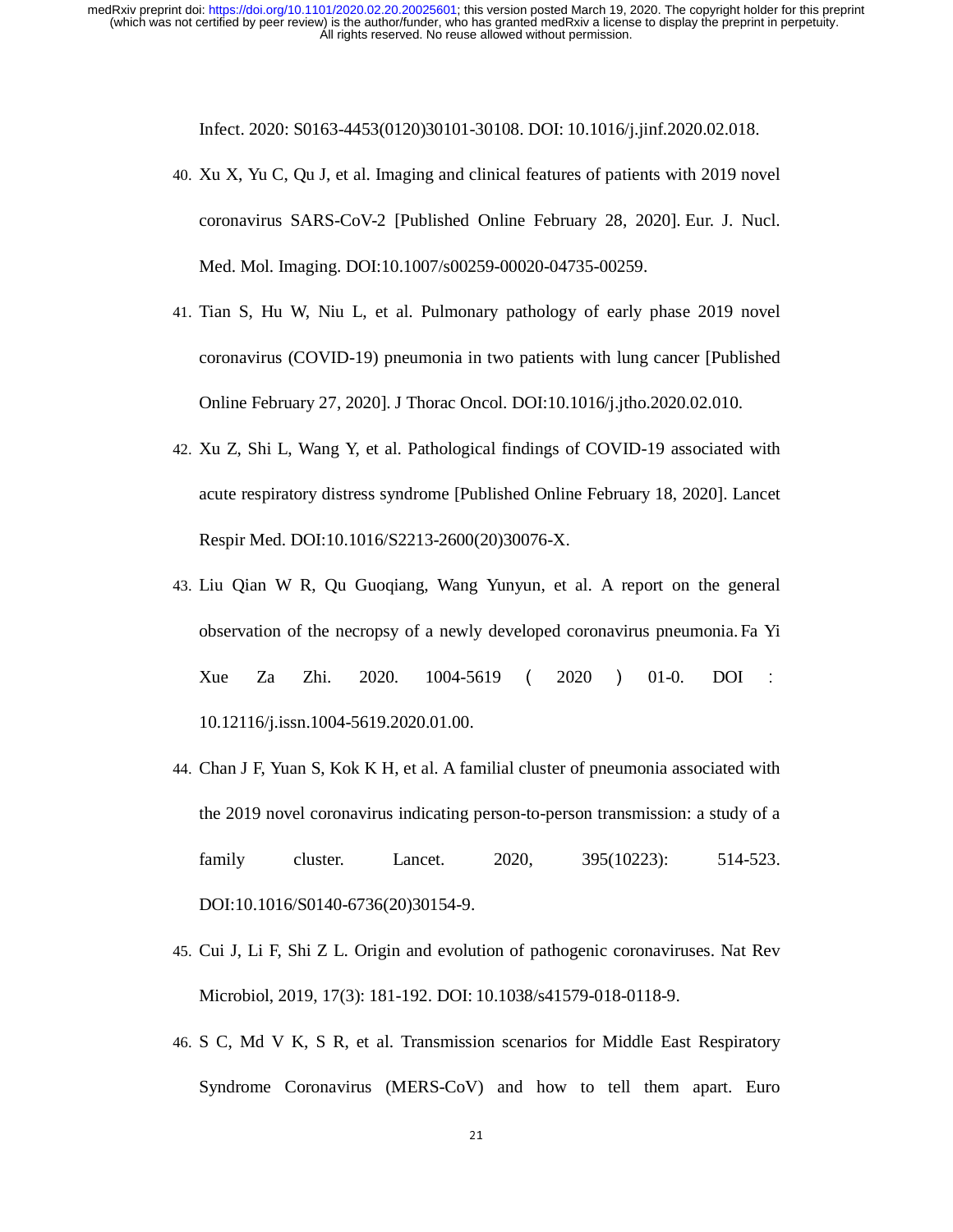Surveill .2013 Jun 13;18(24).

- 47. Mahase E. China coronavirus: mild but infectious cases may make it hard to control outbreak, report warns. BMJ. 2020, 368: m325.DOI: 10.1136/bmj.m325
- 48. Wang F-S, Zhang C. What to do next to control the 2019-nCoV epidemic?. The Lancet. 2020, 395(10222): 391-393. DOI:10.1016/S0140-6736(20)30300-7.
- 49. Oudit G Y, Kassiri Z, Jiang C, et al. SARS-coronavirus modulation of myocardial ACE2 expression and inflammation in patients with SARS. Eur J Clin Invest, 2009, 39(7): 618-625. DOI: 10.1111/j.1365-2362.2009.02153.x.
- 50. Ding Y-Q, Wang H-J, Shen H, et al. Study on etiology and pathology of severe acute respiratory syndrome. Zhonghua bing li xue za zhi. 2003, 32(3): 195-200.
- 51. He L, Ding Y-Q, Che X-Y, et al. Expression of the monoclonal antibody against nucleocapsid antigen of SARS-associated coronavirus in autopsy tissues from SARS patients. Di 1 jun yi da xue xue bao.2003, 23(11): 1128-1130.

# **Pictures and tables**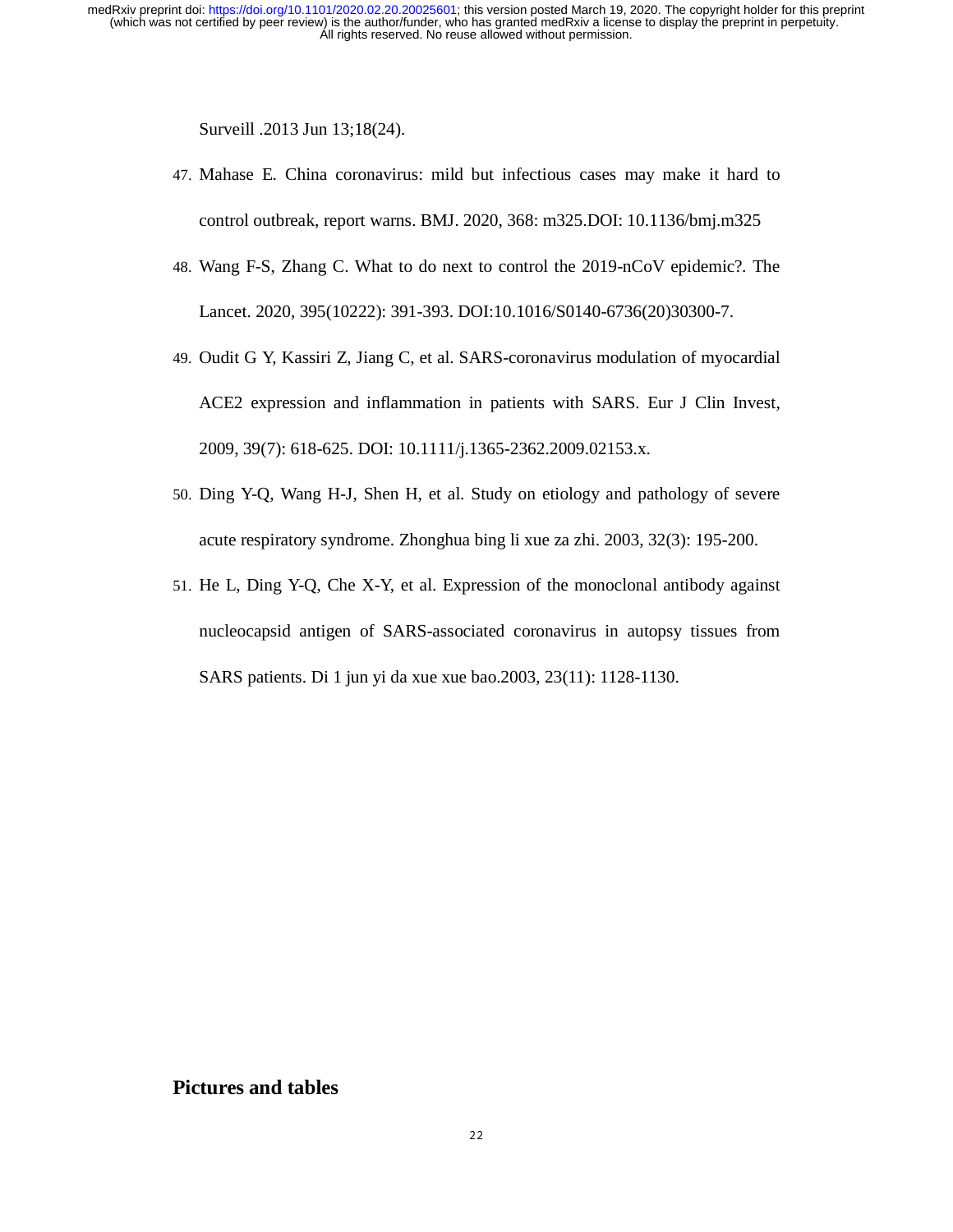

**Figure 1 Flow Diagram for Selection of Studies**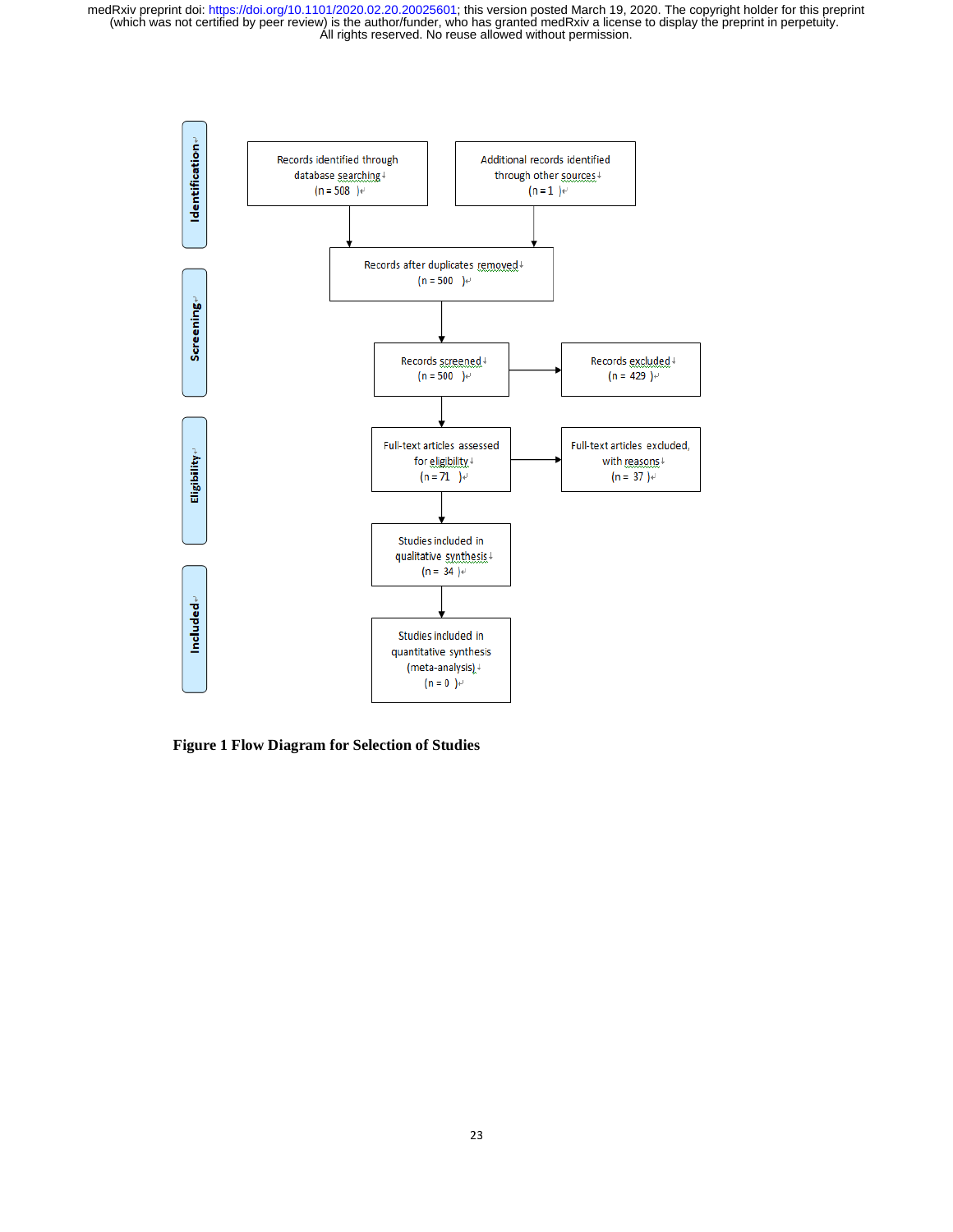### **Table 1 Search strategy of the research**

|                    | <b>Search strategy</b>                                          |
|--------------------|-----------------------------------------------------------------|
| <b>Database</b>    | PubMed                                                          |
| Limits             | Language (in English or Chinese), Species (studies on humans)   |
| Data               | 2019 to March 9, 2020                                           |
| $#1$ (MeSH)        | severe acute respiratory syndrome coronavirus 2                 |
|                    | "Wuhan coronavirus" or "Wuhan seafood market pneumonia virus"   |
| $#2$ (Entry Terms) | or "COVID 19 virus" or "COVID-19 virus" or "coronavirus disease |
|                    | 2019 virus" or "SARS-CoV-2" or "SARS 2" or "2019-nCoV" or       |
|                    | "2019 novel coronavirus"                                        |
| Search             | #1 or #2                                                        |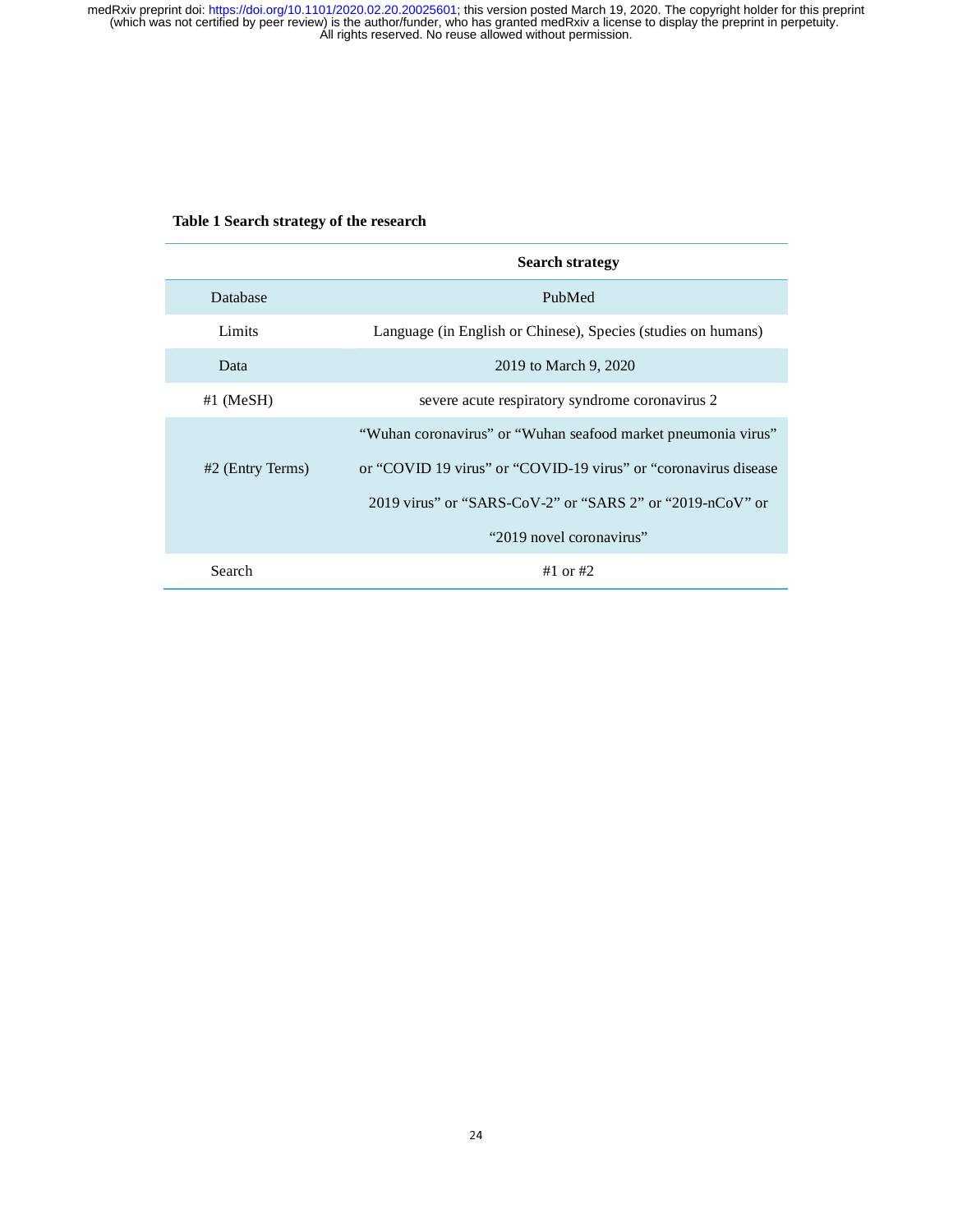| ID <sup>1</sup> | Study               | Year | Country                      | $SS^2$         | Age (days,        | Sex/Male       | Healthcare       | Severe           | Death            | Mode of Transmission                      |
|-----------------|---------------------|------|------------------------------|----------------|-------------------|----------------|------------------|------------------|------------------|-------------------------------------------|
|                 |                     |      |                              | (n)            | months and years) | (n, %)         | worker (n, %)    | patients (n, %)  | toll $(n, %)$    |                                           |
| -1              | Kim, Jin Yong.      | 2020 | Korea <sup>[8]</sup>         | 1              | 35                | $\overline{0}$ | $\boldsymbol{0}$ | $\boldsymbol{0}$ | $\boldsymbol{0}$ | human-to-human                            |
| 2               | Holshue, M. L.      | 2020 | United States <sup>[4]</sup> | 1              | 35                | 1(100.0)       | $\boldsymbol{0}$ | $\boldsymbol{0}$ | $\boldsymbol{0}$ | human-to-human, fecal-oral route?         |
| 3               | Phan, L. T.         | 2020 | Vietnam <sup>[6]</sup>       | 2              | 27, 65            | 2(100.0)       | $\boldsymbol{0}$ | $\overline{0}$   | $\overline{0}$   | human-to-human, familial cluster          |
| $\overline{4}$  | Rothe, C.           | 2020 | Germany $^{[7]}$             |                | 33                | 1(100.0)       | $\boldsymbol{0}$ | $\boldsymbol{0}$ | $\mathbf{0}$     | human-to-human, asymptomatic transmission |
| 5               | $N$ I R S $T^4$     | 2020 | Australia <sup>[5]</sup>     | 12             | $21 - 66$         | 7(58.3)        | $\mathbf{0}$     | 1(8.3)           | $\mathbf{0}$     | human-to-human                            |
| 6               | Pongpirul, W.A.     | 2020 | Thailand <sup>[19]</sup>     | 1              | 51                | 1(100.0)       | $\boldsymbol{0}$ | $\boldsymbol{0}$ | $\boldsymbol{0}$ | human-to-human                            |
| $\overline{7}$  | Arashiro, Takeshi   | 2020 | Japan <sup>[20]</sup>        | $\overline{2}$ | 27, 35            | 1(50.0)        | $\boldsymbol{0}$ | $\boldsymbol{0}$ | $\overline{0}$   | human-to-human                            |
| 8               | Rodriguez-MoralesAJ | 2020 | $Brazil^{[9]}$               | -1             | 61                | 1(100.0)       | $\overline{0}$   | $\overline{0}$   | $\overline{0}$   | human-to-human                            |
| 9               | Shrestha R          | 2020 | Nepal <sup>[10]</sup>        | 1              | $32\,$            | 1(100.0)       | $\boldsymbol{0}$ | $\overline{0}$   | $\overline{0}$   | human-to-human                            |
| 10              | Silverstein WK      | 2020 | Canada <sup>[11]</sup>       | 1              | 56                | 1(100.0)       | $\boldsymbol{0}$ | $\boldsymbol{0}$ | $\boldsymbol{0}$ | close contact                             |

# **Table2:Summary the characteristics of 34 studies that analysed the clinical or pathological characteristics of COVID-19 in different countries.**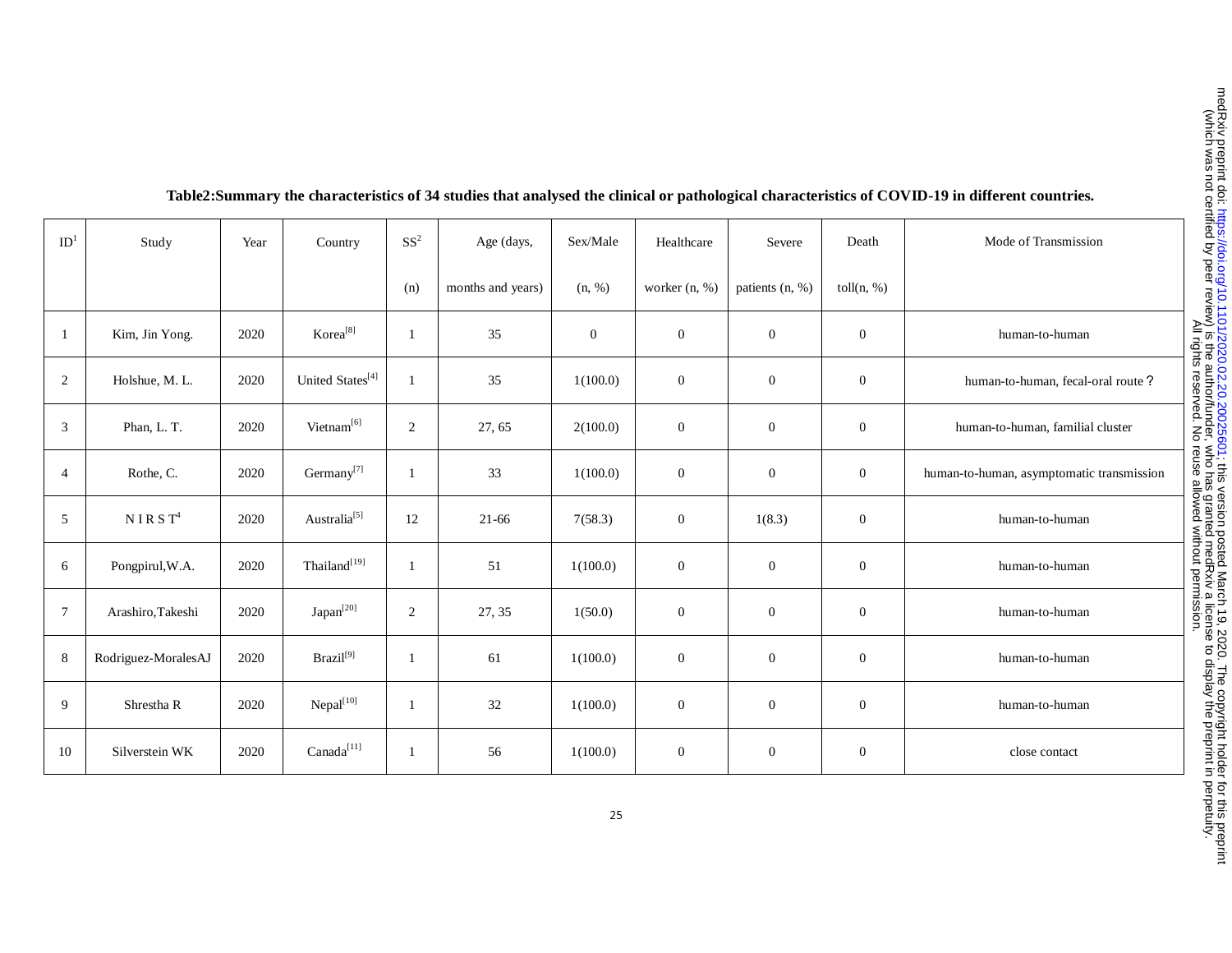| 11 | Wang, D.               | 2020 | China <sup>[21]</sup> | 138   | 22-92                      | 75(54.3)     | 40(29.0)         | 36(26.1)         | 6(4.3)         | human-to-human, hospital-related                |
|----|------------------------|------|-----------------------|-------|----------------------------|--------------|------------------|------------------|----------------|-------------------------------------------------|
| 12 | Chen, Nanshan          | 2020 | China <sup>[22]</sup> | 99    | 21-82                      | 67(67.7)     | $\overline{0}$   | 23(23.2)         | 11(11.1)       | human-to-human, close contact                   |
| 13 | Guan, W. J.            | 2020 | China <sup>[23]</sup> | 1099  | $47(35-58)^*$              | 637/1096     | 38(3.5%)         | 173(15.7)        | 15(1.4)        | human-to-human, family cluster,                 |
|    |                        |      |                       |       |                            | (58.12%)     |                  |                  |                | fecal-oral route?                               |
| 14 | Huang, C.              | 2020 | $China^{[24]}$        | 41    | $49(41-58)$                | 30(73.2)     | $\boldsymbol{0}$ | 13(31.7)         | 6(14.6)        | human-to-human, family cluster, close contact   |
| 15 | Chen, Huijun           | 2020 | $China^{[2]}$         | 9     | 26-40                      | $\mathbf{0}$ | $\boldsymbol{0}$ | $\boldsymbol{0}$ | $\overline{0}$ | close contact, familial cluster                 |
| 16 | China CDC <sup>5</sup> | 2020 | China <sup>[25]</sup> | 44672 | 30-79 $(86.6)^{\text{\#}}$ | 22981(51.4)  | 1716(3.8)        | 8255(18.5)       | 1023(2.3)      | human-to-human, close contact, familial cluster |
| 17 | Shi H                  | 2020 | $China^{[26]}$        | 81    | $49.5 \pm 11$              | 42(51.9)     | 15(18.5)         | $NA^3$           | 3(3.7)         | human-to-human, close contact, familial cluster |
| 18 | Li Q                   | 2020 | China <sup>[27]</sup> | 425   | $59(15-89)$                | 240(56.5)    | 15(3.5)          | NA               | NA             | human-to-human, close contact                   |
| 19 | Song, F.               | 2020 | China <sup>[28]</sup> | 51    | 16-76                      | 25(49.0)     | NA               | NA               | NA             | close contact                                   |
| 20 | Chen, L.               | 2020 | $China^{[29]}$        | 29    | $56(26-79)$                | 21(72.4)     | $\overline{0}$   | 14(48.3)         | 2(6.9)         | close contact                                   |
| 21 | Zhou, Fei              | 2020 | ${\rm China}^{[30]}$  | 191   | 18-87                      | 119(62.3)    | NA               | 119(62.3%)       | 54(28.3)       | human-to-human, close contact                   |
| 22 | Xu XW                  | 2020 | China <sup>[31]</sup> | 62    | $41(32-52)$                | 35(56)       | $\overline{0}$   | 1(1.6)           | $\overline{0}$ | human-to-human, familial cluster                |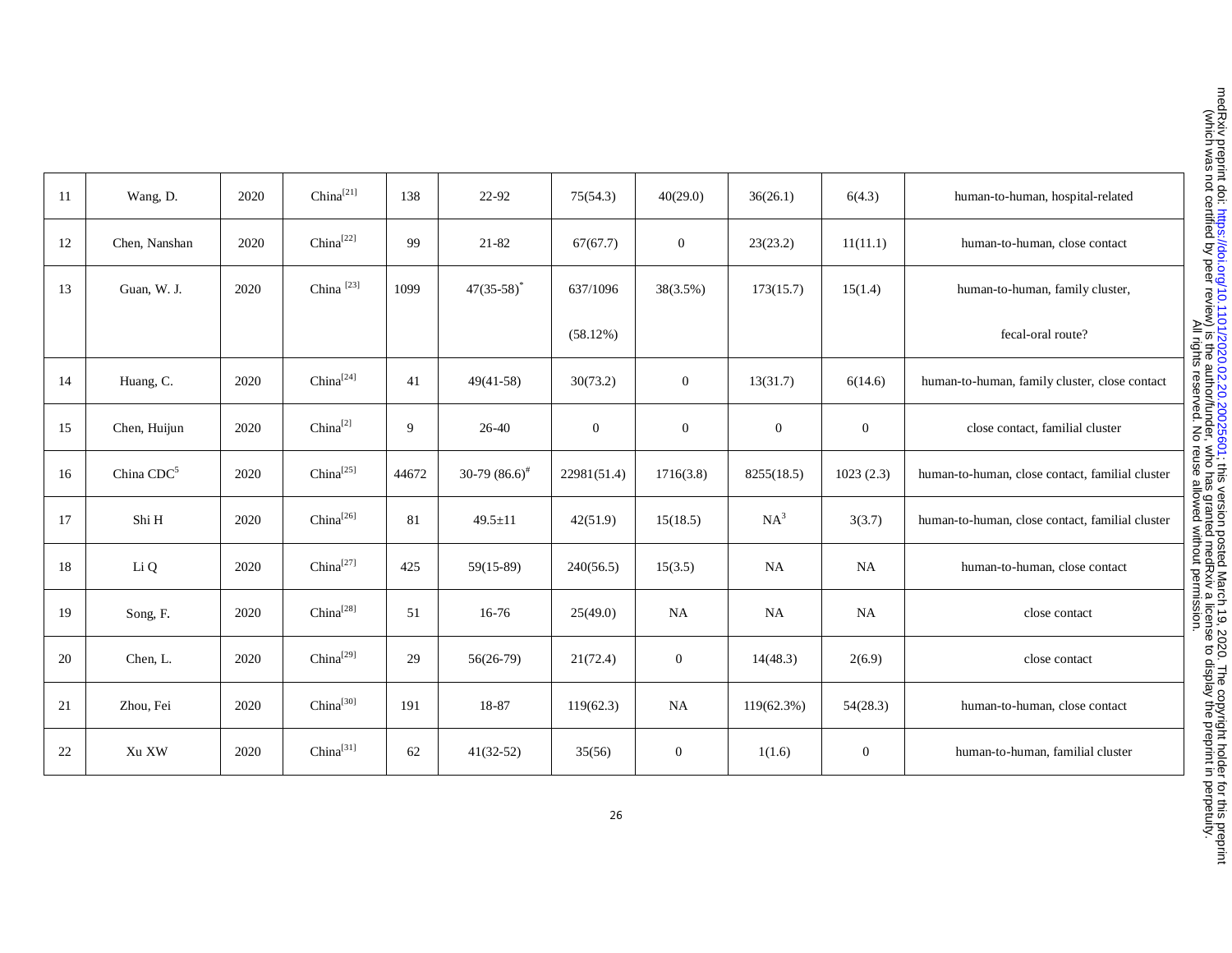| 23 | Yang, W.     | 2020 | China <sup>[32]</sup> | 149 | $45.11 \pm 13.35$                | 81(54.4)  | $\mathbf{0}$     | $\mathbf{0}$ | $\mathbf{0}$ | human-to-human, close contact                   |
|----|--------------|------|-----------------------|-----|----------------------------------|-----------|------------------|--------------|--------------|-------------------------------------------------|
| 24 | Xu YH        | 2020 | China <sup>[33]</sup> | 50  | $3 - 85$                         | 29(58.0)  | $\boldsymbol{0}$ | $13(26.0\%)$ | NA           | human-to-human, close contact                   |
| 25 | Wang, D      | 2020 | China <sup>[34]</sup> | 31  | 7 yr and 1 mo                    | 15(48.4)  | $\boldsymbol{0}$ | $\mathbf{0}$ | $\mathbf{0}$ | close contact, familial cluster                 |
|    |              |      |                       |     | $(6 \text{ mo } -17 \text{ yr})$ |           |                  |              |              |                                                 |
| 26 | Liu K        | 2020 | China <sup>[35]</sup> | 137 | $57(20-83)$                      | 61(44.5)  | $\mathbf{0}$     | NA           | 16(11.7)     | human-to-human                                  |
| 27 | Zhang JJ     | 2020 | China <sup>[36]</sup> | 140 | $57(25-87)$                      | 71(50.7)  | 3(2.1)           | 58(41.4)     | NA           | human-to-human, familial cluster                |
| 28 | Zhao W       | 2020 | China <sup>[37]</sup> | 101 | 17-75                            | 56(55.4)  | NA               | 14(13.9)     | NA           | human-to-human, familial cluster                |
| 29 | Yang, Xiaobo | 2020 | $China^{[38]}$        | 52  | $59.7 \pm 13.3$                  | 35(67.3)  | <b>NA</b>        | 52(100)      | 32(61.5)     | human-to-human                                  |
| 30 | Tian, Sijia  | 2020 | China <sup>[39]</sup> | 262 | $47.5(1-94)$                     | 127(48.5) | $\mathbf{0}$     | 46(17.6)     | 3(1.1)       | human-to-human, close contact, familial cluster |
| 31 | Xu, Xi       | 2020 | China <sup>[40]</sup> | 90  | $50(18-86)$                      | 39(43.3%) | NA               | NA           | NA           | human-to-human, close contact                   |
| 32 | Tian, S.     | 2020 | China <sup>[41]</sup> | 2   | 73, 84                           | 1(50.0)   | $\mathbf{0}$     | 1(50.0)      | 1(50.0)      | human-to-human                                  |
| 33 | Xu, Zhe      | 2020 | China<br>[42]         | -1  | 50                               | 1(100.0)  | $\mathbf{0}$     | 1(100.0)     | 1(100.0)     | human-to-human                                  |
| 34 | Liu qian     | 2020 | China <sup>[43]</sup> | 1   | 85                               | 1(100.0)  | $\mathbf{0}$     | 1(100.0)     | 1(100.0)     | NA                                              |
|    |              |      |                       |     |                                  |           |                  |              |              |                                                 |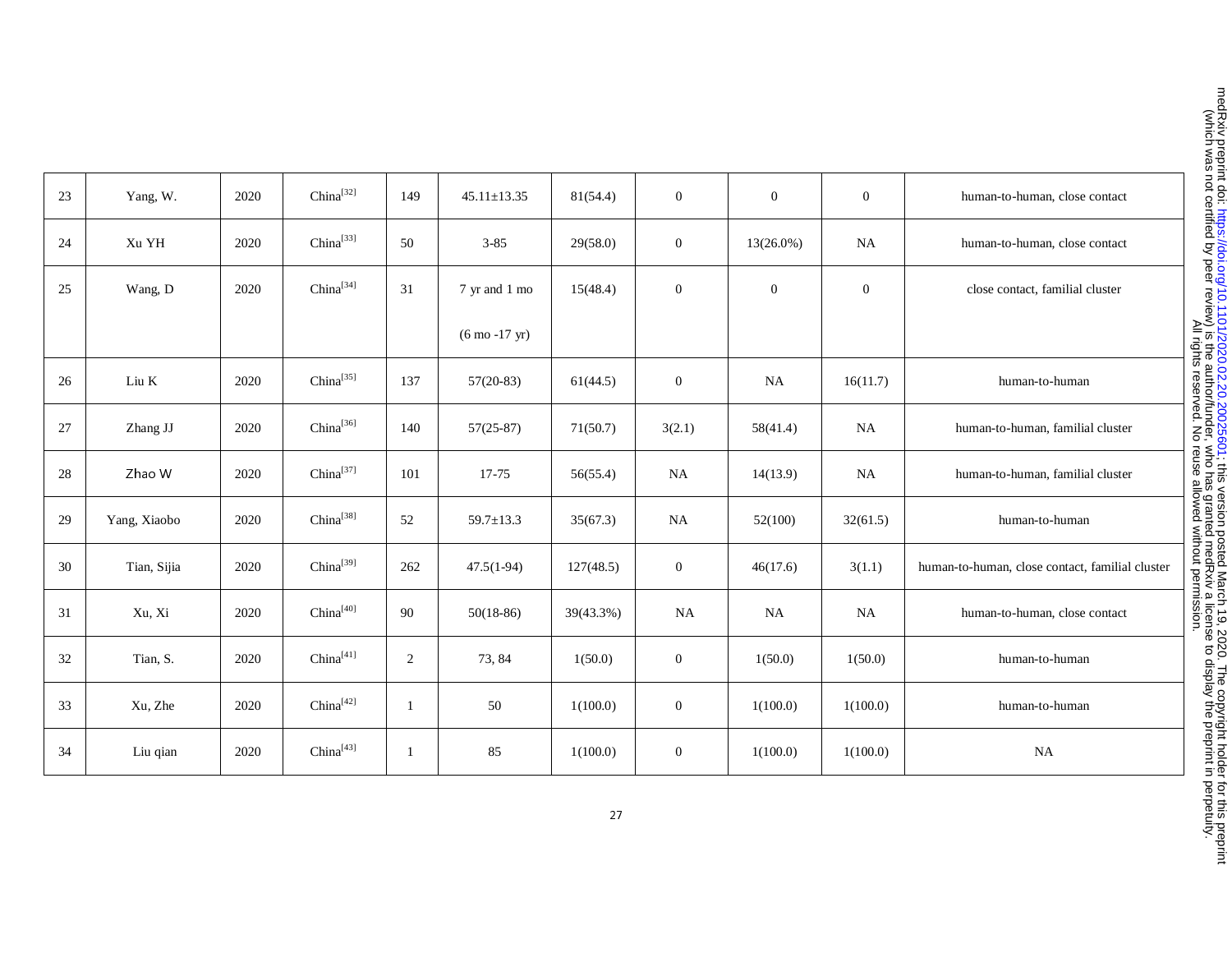COVID-19:2019 novel coronavirus disease; Data are median (IQR), mean (SD), n (%), n/N (%), rang; <sup>1</sup>Study ID: indicate the 1st to 34th study; <sup>2</sup>SS:Sample Size; <sup>3</sup>NA:not applicable; <sup>4</sup>N I R S

T :National Incident Room Surveillance Team; <sup>5</sup>CDC: Centers for Disease Control and Prevention; \*: indicate the the whole spectrum of age; #:indicate 86.6 % of the patients were between the

ages of 30 and 79.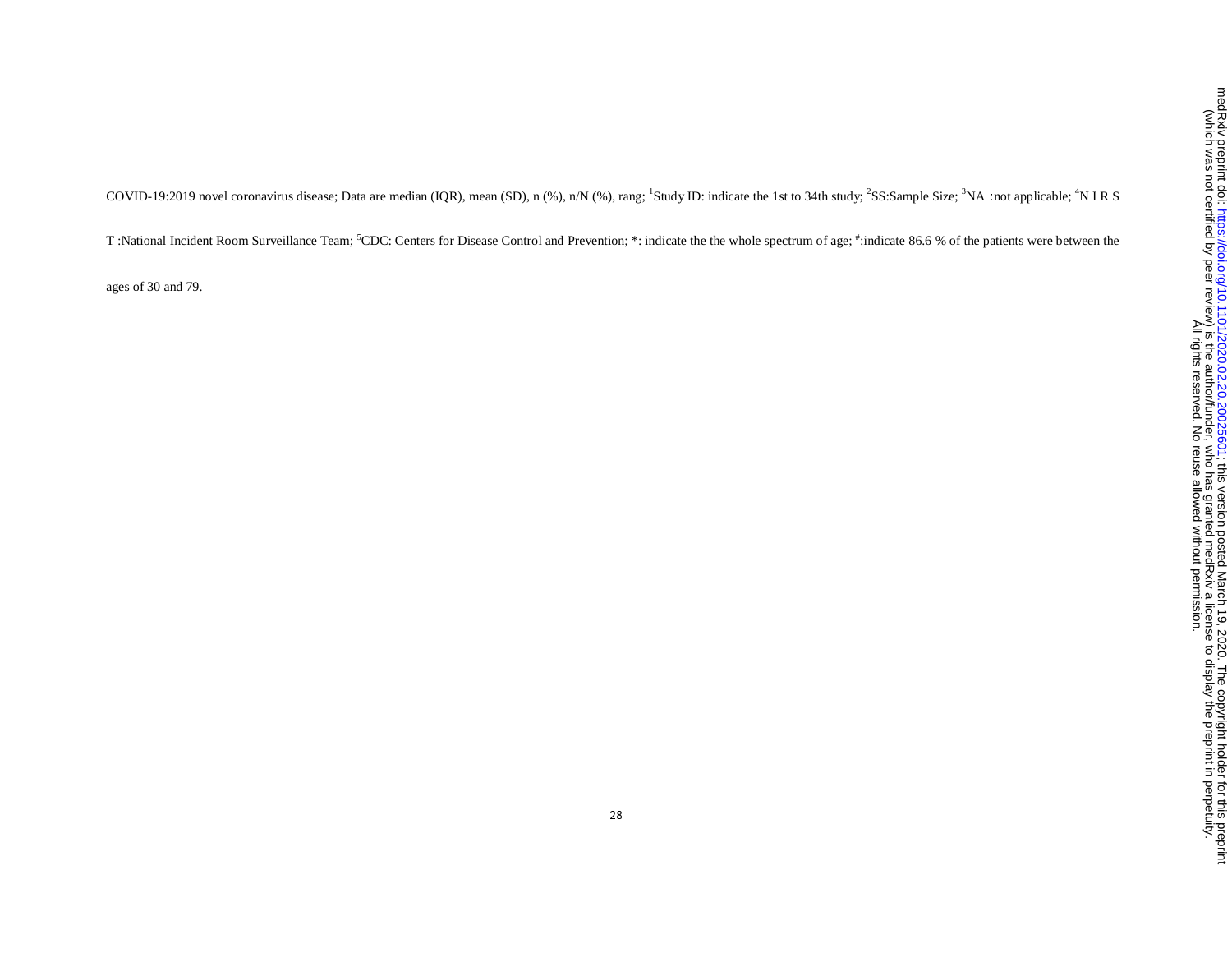| <b>Variable</b>                               | <b>All Patients</b>       |
|-----------------------------------------------|---------------------------|
|                                               | $(n=47936)$               |
| Demographic characteristics-no./total no. (%) |                           |
| Age, range - years                            | the whole spectrum of age |
| Male sex                                      | 24805/47933 (51.7)        |
| (Male:Female)                                 | (1.07:1)                  |
| Healthcare worker                             | 1827/47451 (3.9)          |
| Clinical characteristics-no./total no. (%)    |                           |
| Fever                                         | 2430/2824 (86.0)          |
| Cough                                         | 1804/2824 (63.9)          |
| Malaise/Fatigue/Confusion                     | 927/2675 (34.7)           |
| Sputum production                             | 621/2149 (28.9)           |
| Shortness of breath                           | 489/2481 (19.7)           |
| Myalgia                                       | 440/2341 (18.8)           |
| Sore throat                                   | 254/1829 (13.9)           |
| Headache                                      | 271/2383 (11.4)           |
| Rigor/Chill                                   | 165/1390 (11.9)           |
| Diarrhea                                      | 139/2460 (5.7)            |
| Stomach ache                                  | 11/290(3.8)               |
| Nausea/vomiting                               | 136/2234 (6.1)            |
| Chest pain                                    | 15/403(3.7)               |
| Hemoptysis                                    | 21/1370(1.5)              |
| Nasal congestion                              | 55/1193 (4.6)             |
| Runny                                         | 42/475(8.8)               |

### **Table 3: The Summary of Clinical characteristics and auxiliary examination of patients**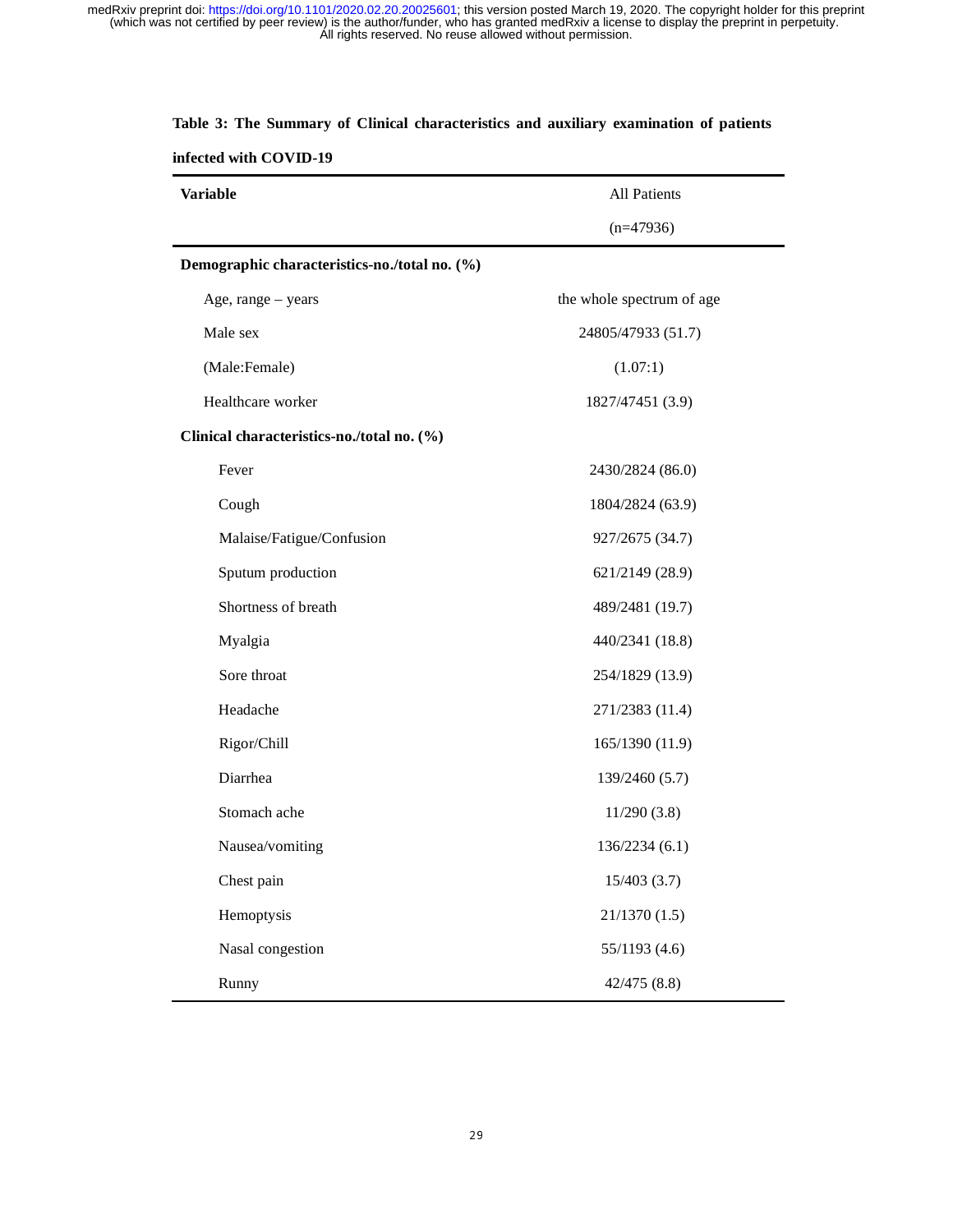| Coexisting disorders-no./total no. (%)    |                   |
|-------------------------------------------|-------------------|
| Any                                       | 6258/23482 (26.7) |
| Hypertension                              | 3058/23133 (13.2) |
| <b>Diabetes</b>                           | 1458/23482 (6.2)  |
| Cardiovascular disease                    | 997/23234 (4.3)   |
| Cerebrovascular disease                   | 55/1834(3.0)      |
| Malignancy                                | 146/23482 (0.6)   |
| Respiratory disease                       | 565/23482 (2.4)   |
| Digestive disease                         | 91/2030(4.5)      |
| Kidney disease                            | 20/2072 (1.0)     |
| Immunodeficiency                          | 4/1800(0.2)       |
| Laboratory findings-no./total no. (%)     |                   |
| Lymphopenia (10^9/L)                      | 1252/1949 (64.2)  |
| Leukopenia (10^9/L)                       | 607/2087 (29.1)   |
| Thrombocytopenia (10^9/L)                 | 370/1520 (24.3)   |
| Elevated Lactate dehydrogenase (U/L)      | 588/1271 (46.3)   |
| Elevated Aspartate aminotransferase (U/L) | 329/1254 (26.2)   |
| Elevated Alanine aminotransferase (U/L)   | 296/1285 (23.0)   |
| Radiologic findings-no./total no. (%)     |                   |
| Unilateral pneumonia                      | 167/855(19.5)     |
| Bilateral pneumonia                       | 1485/2158 (68.8)  |
| Ground-glass opacity                      | 1184/1943 (60.9)  |
| Pulmonary consolidation or exudation      | 257/694 (37.0)    |
| Interstitial abnormalities                | 181/1026 (17.6)   |
| Severe patients-no./total no. (%)         | 8665/47152 (18.4) |
| Treatment-no./total no. (%)               |                   |
| Respiratory support                       | 1092/1946 (56.1)  |
| Antiviral therapy                         | 1029/2008 (51.2)  |
| Antibiotic therapy                        | 1263/2008 (62.9)  |